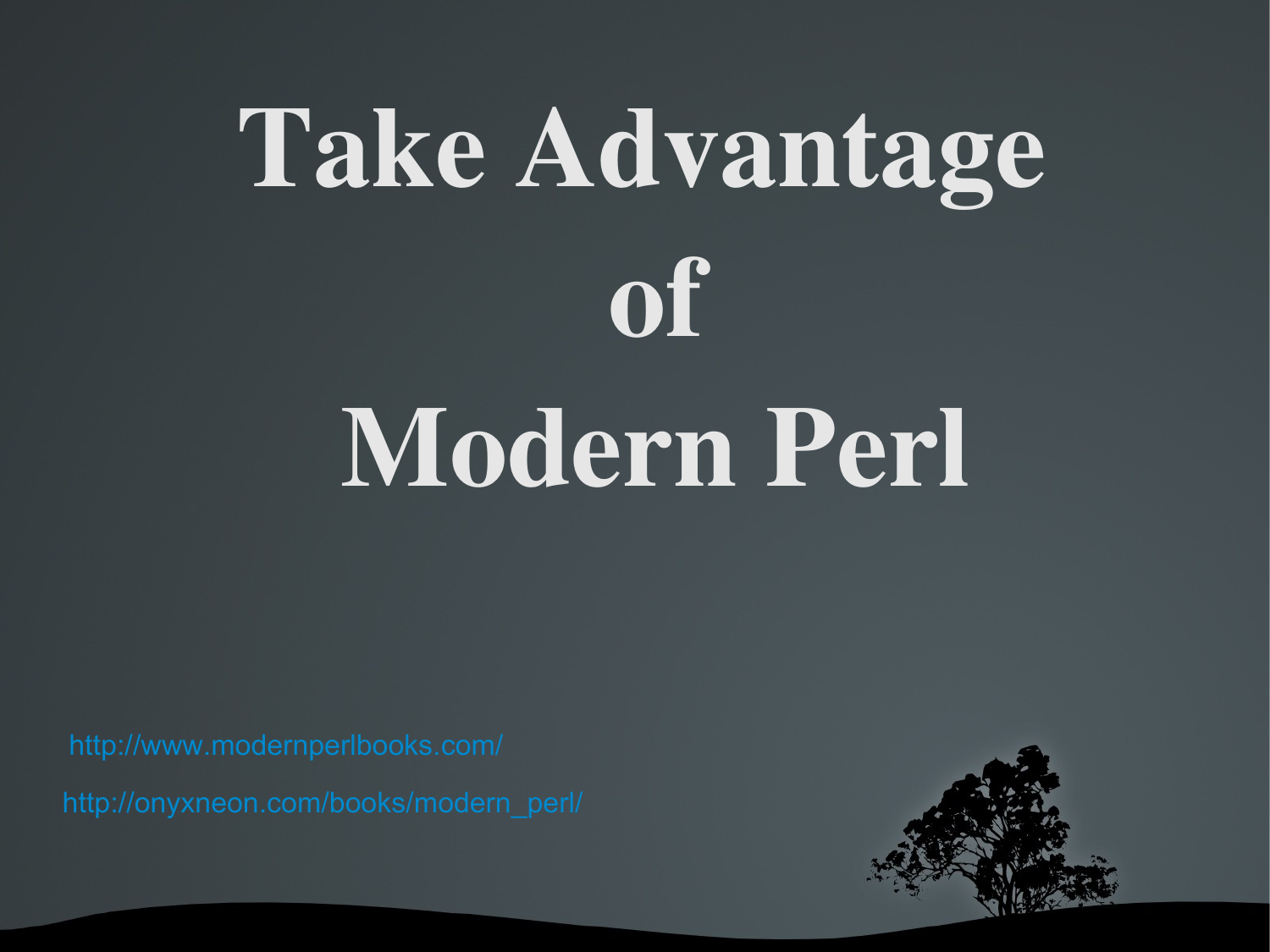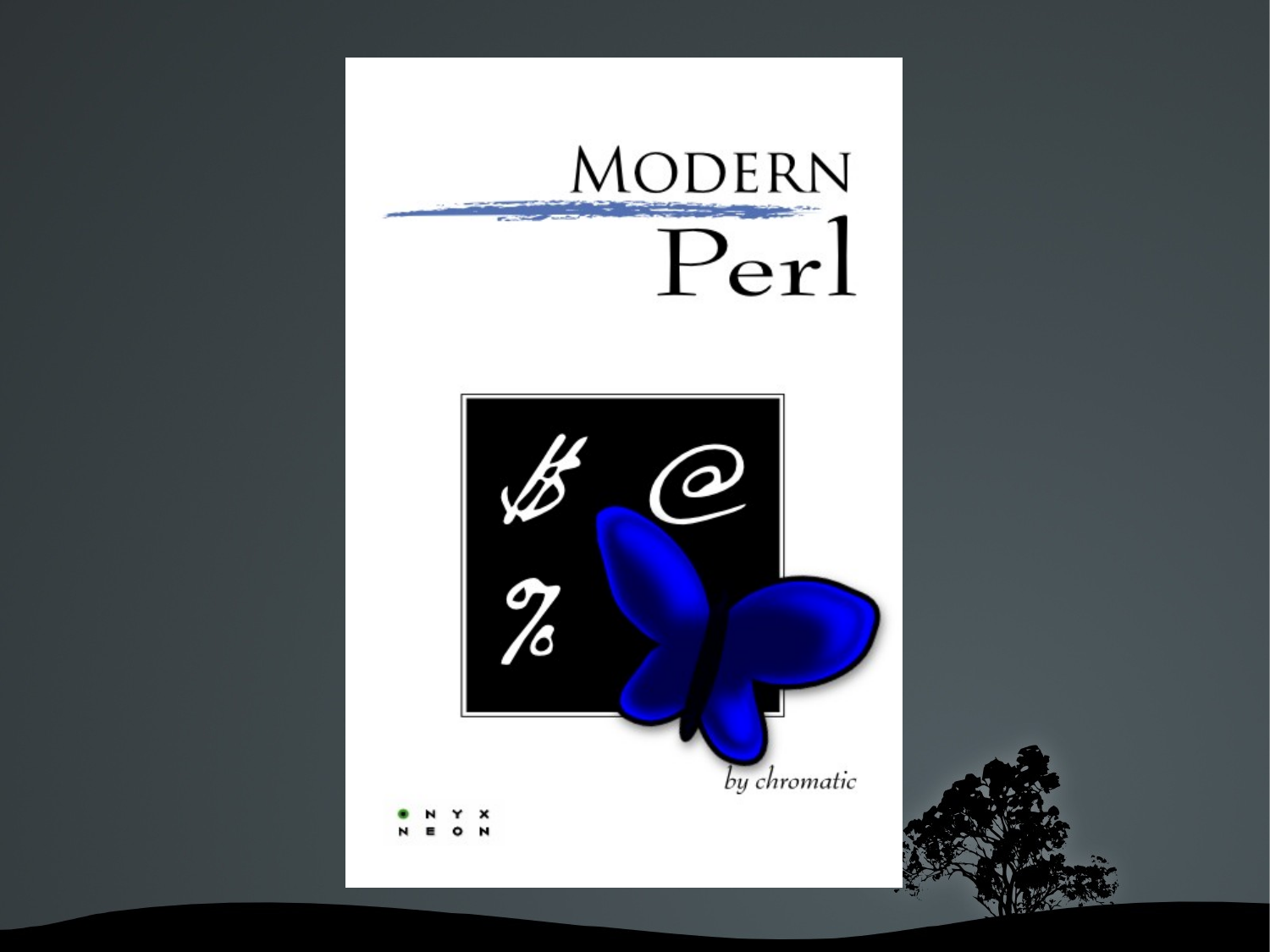Modern Perl is how the world's best Perl 5 programmers write great code.

You must understand the language You must embrace the CPAN.

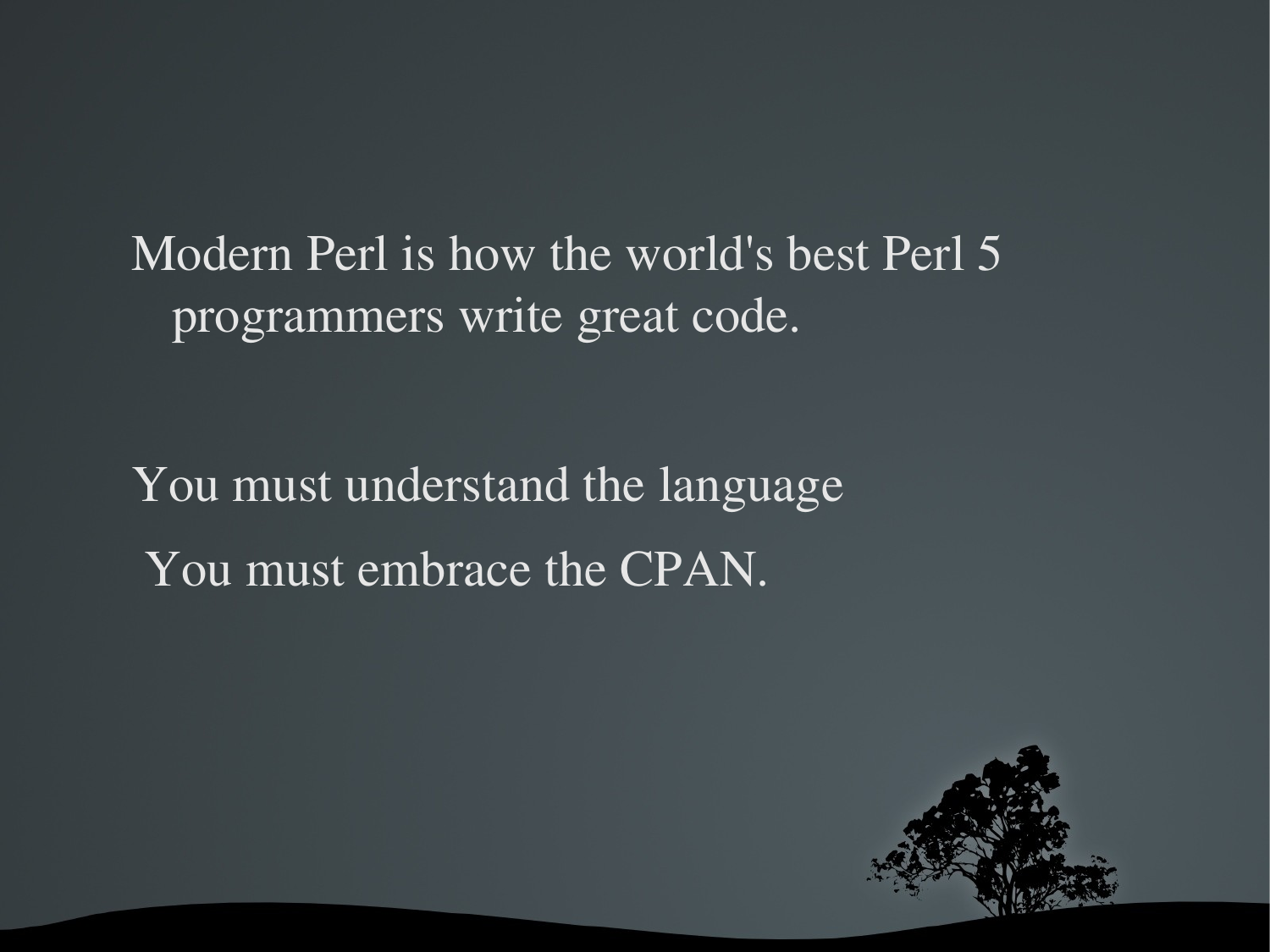# Essential Perl Philosophy

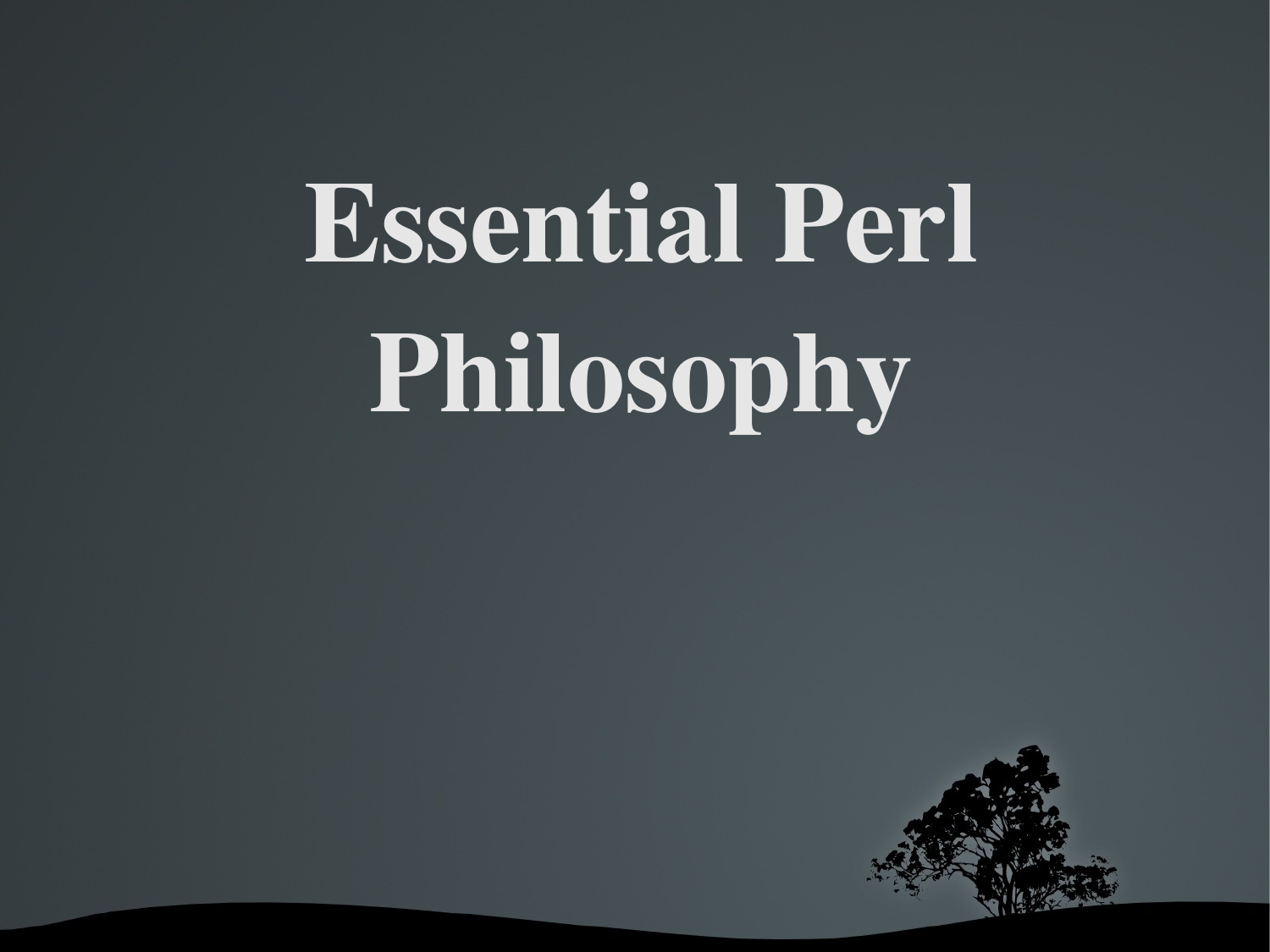

#### You already understand this in English.

#### Sir, I object to that object!

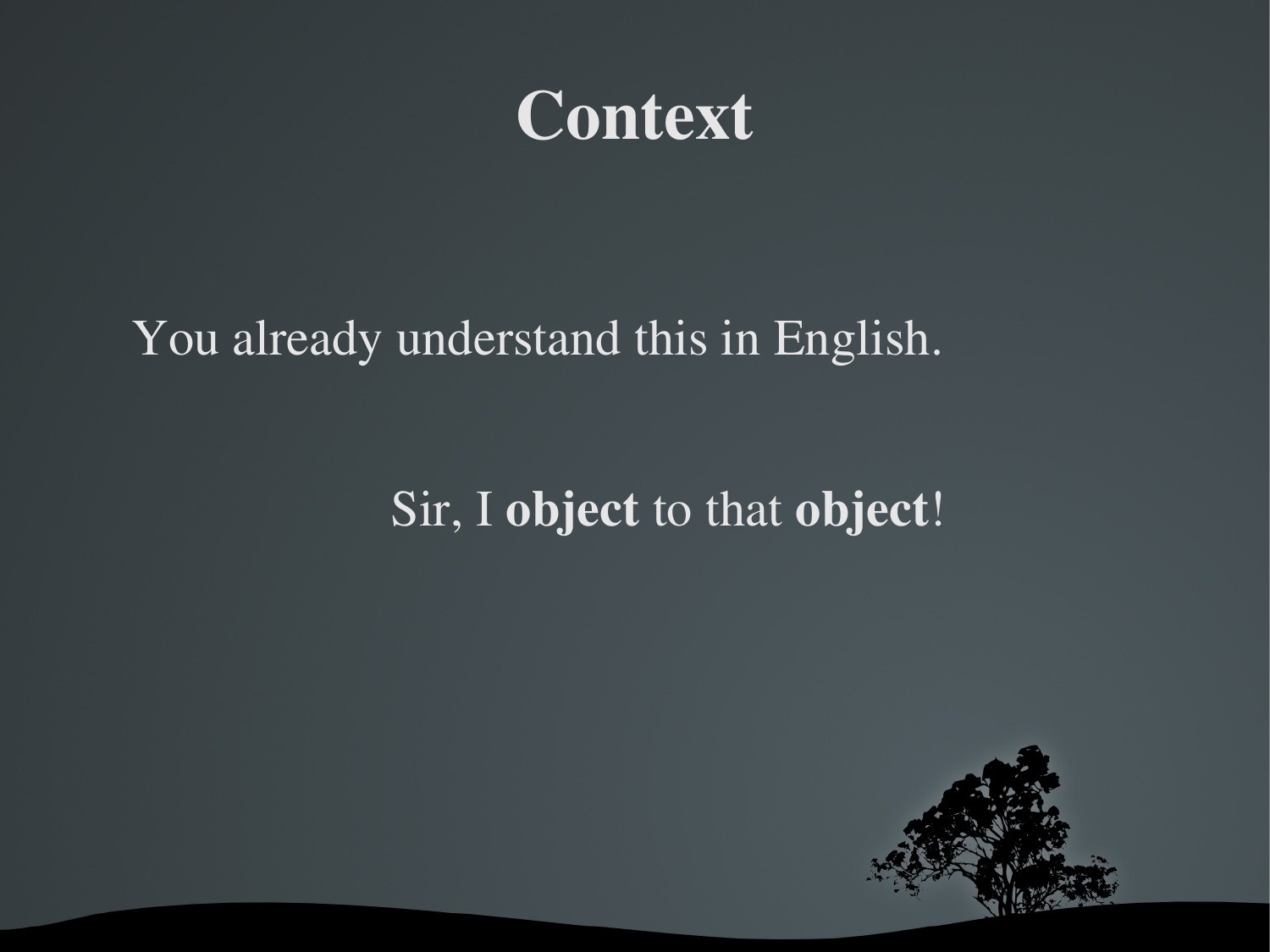# Two Types of Context in Perl

What kind of thing do I expect? How many are there?

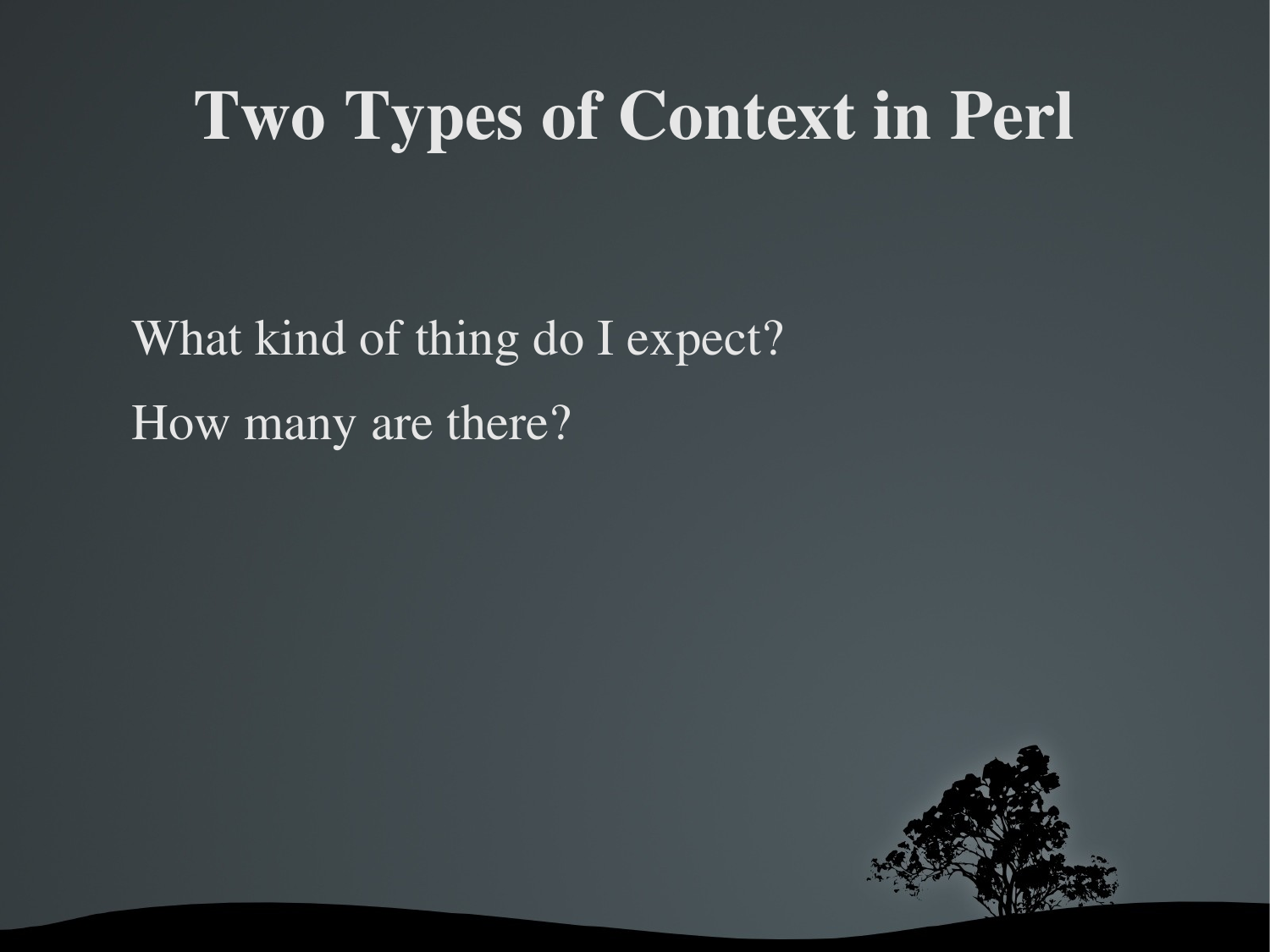# Value Context

Do I want:

- A string?
- A number?
- An integer?

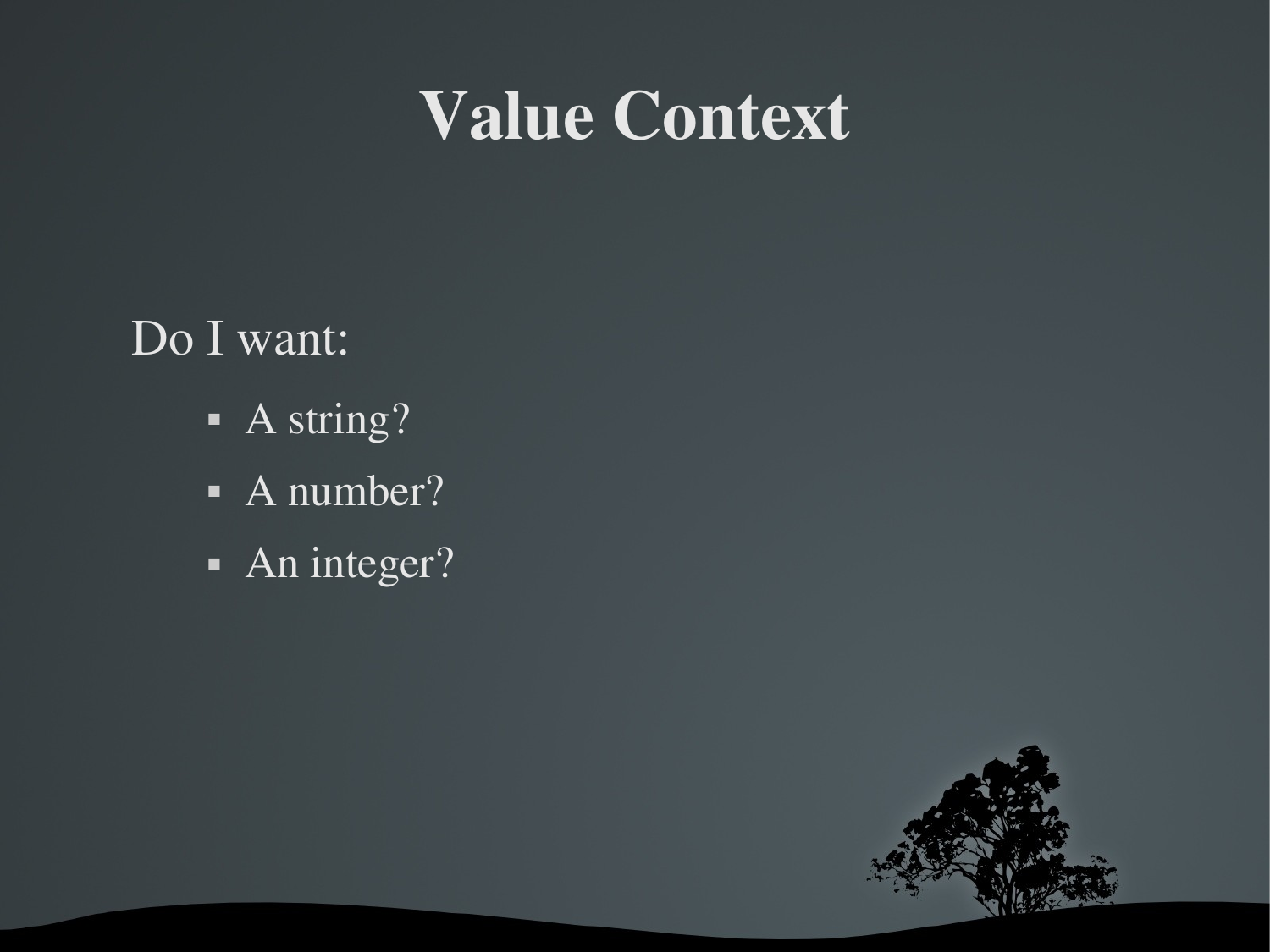# Amount Context

Do I want:

- No things?
- One thing?
- Several things?

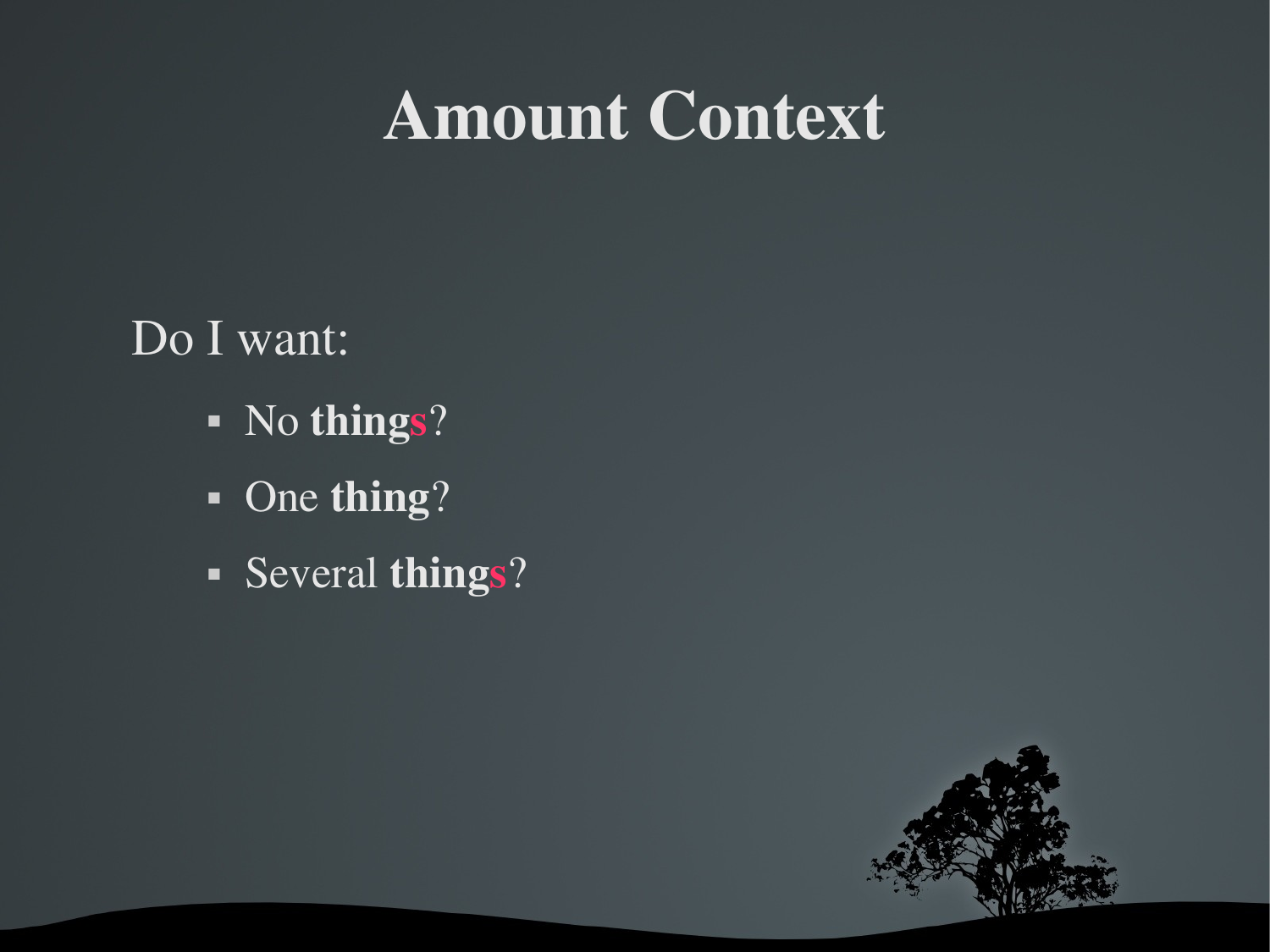# Context is (Usually) Static

my \$item = do\_something(); do\_something();  $my$  @items = do\_something();

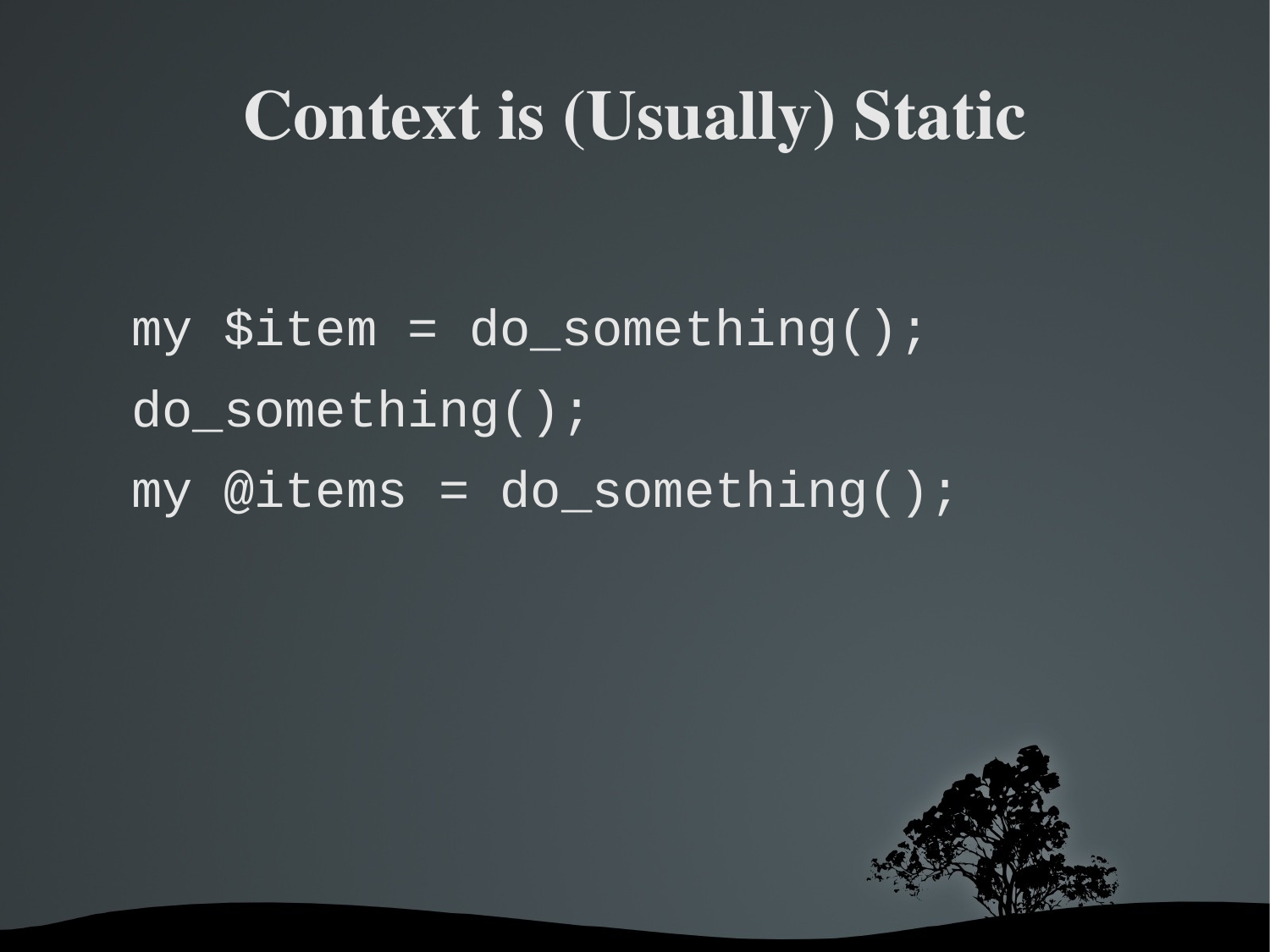## Pay Attention to Punctuation

- $my$  (\$item) = do\_something();
- $\{\text{key}\}$  = do\_something();
- $@{$  \$arr\_ref } = do\_something();

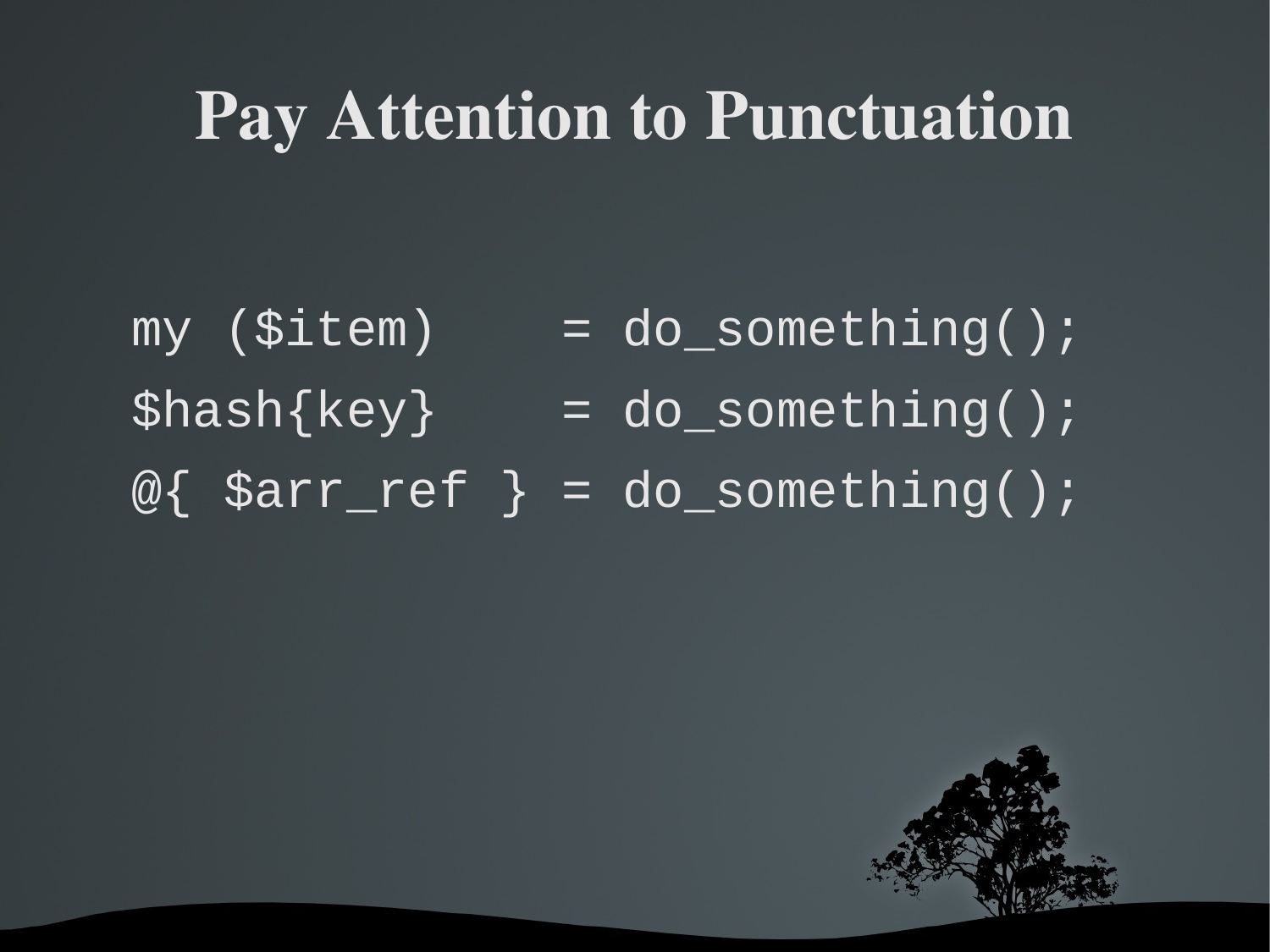# Understand Operators

my \$string = \$value . \$value;  $my$  \$num = \$value + \$value; my  $$something = $value++;$ 

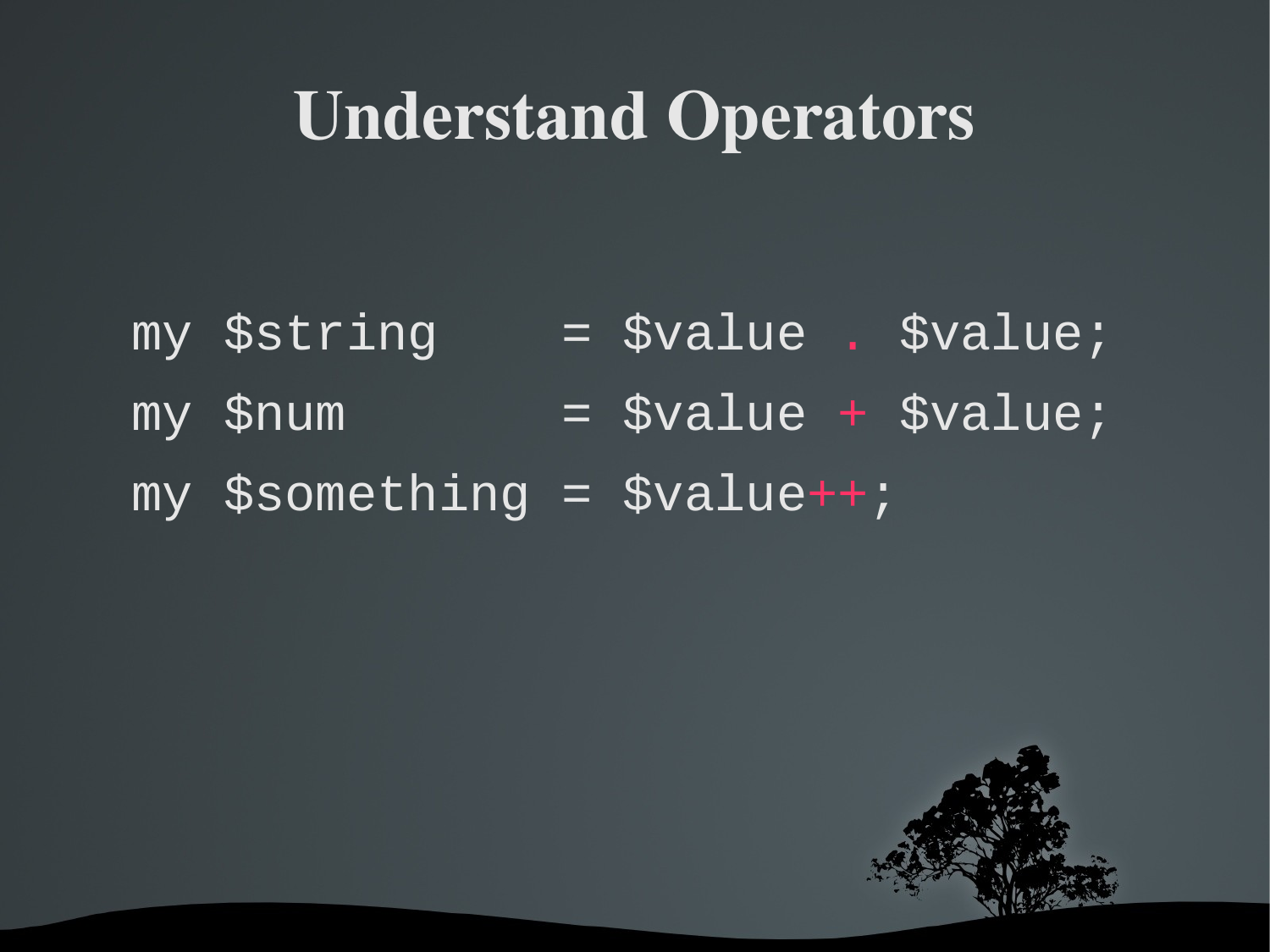# The Noble Comma is an Operator

do\_something(), do\_something(); foo( do\_something(), do\_something() );  $my$  %stuff = (  $bar = > do_s$ omething(), );

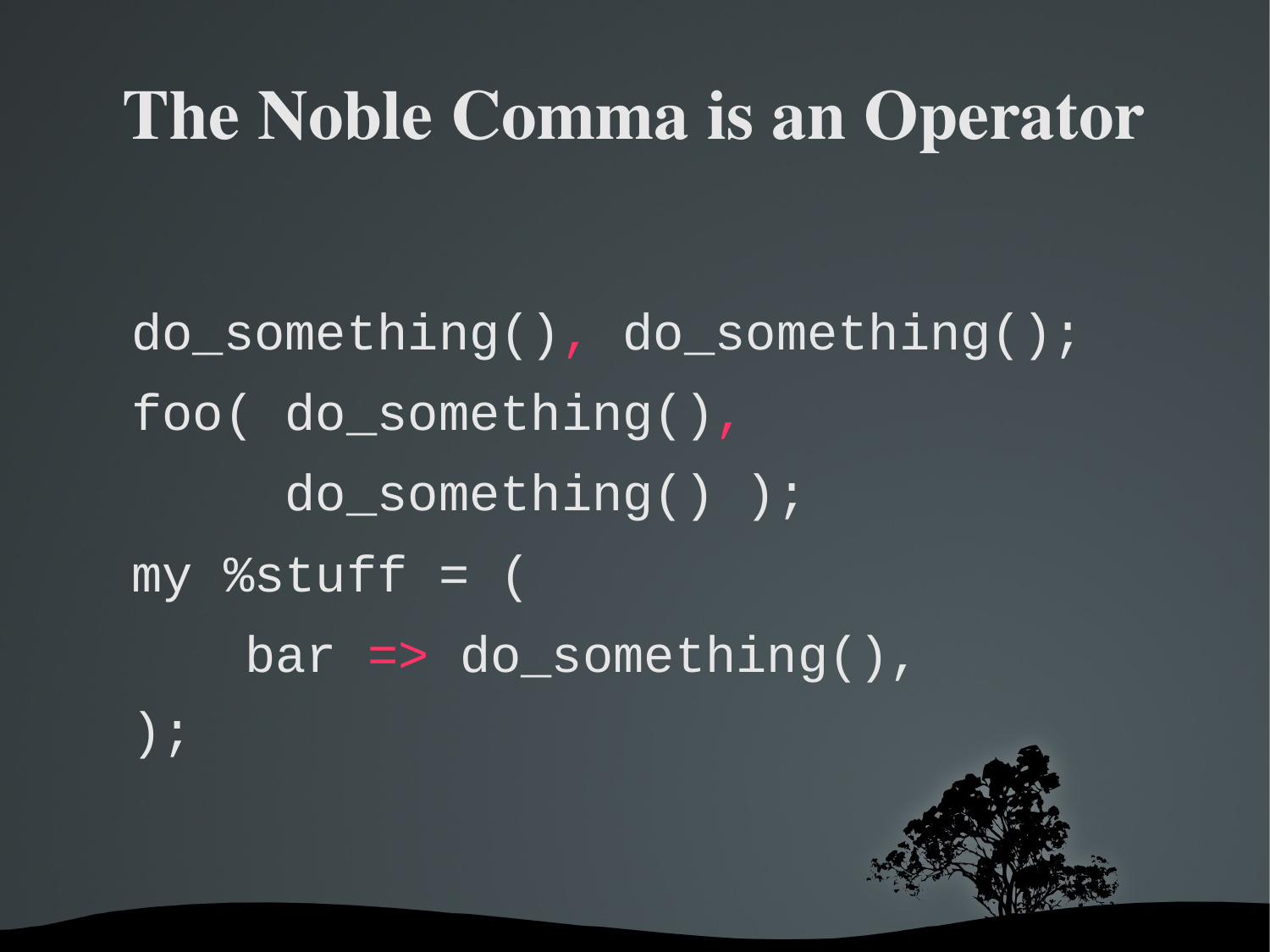# **Dynamic Context**

# Sub do\_something  $\left| \right\rangle$ my  $\text{Scontext} = \text{wantarray}()$ ;

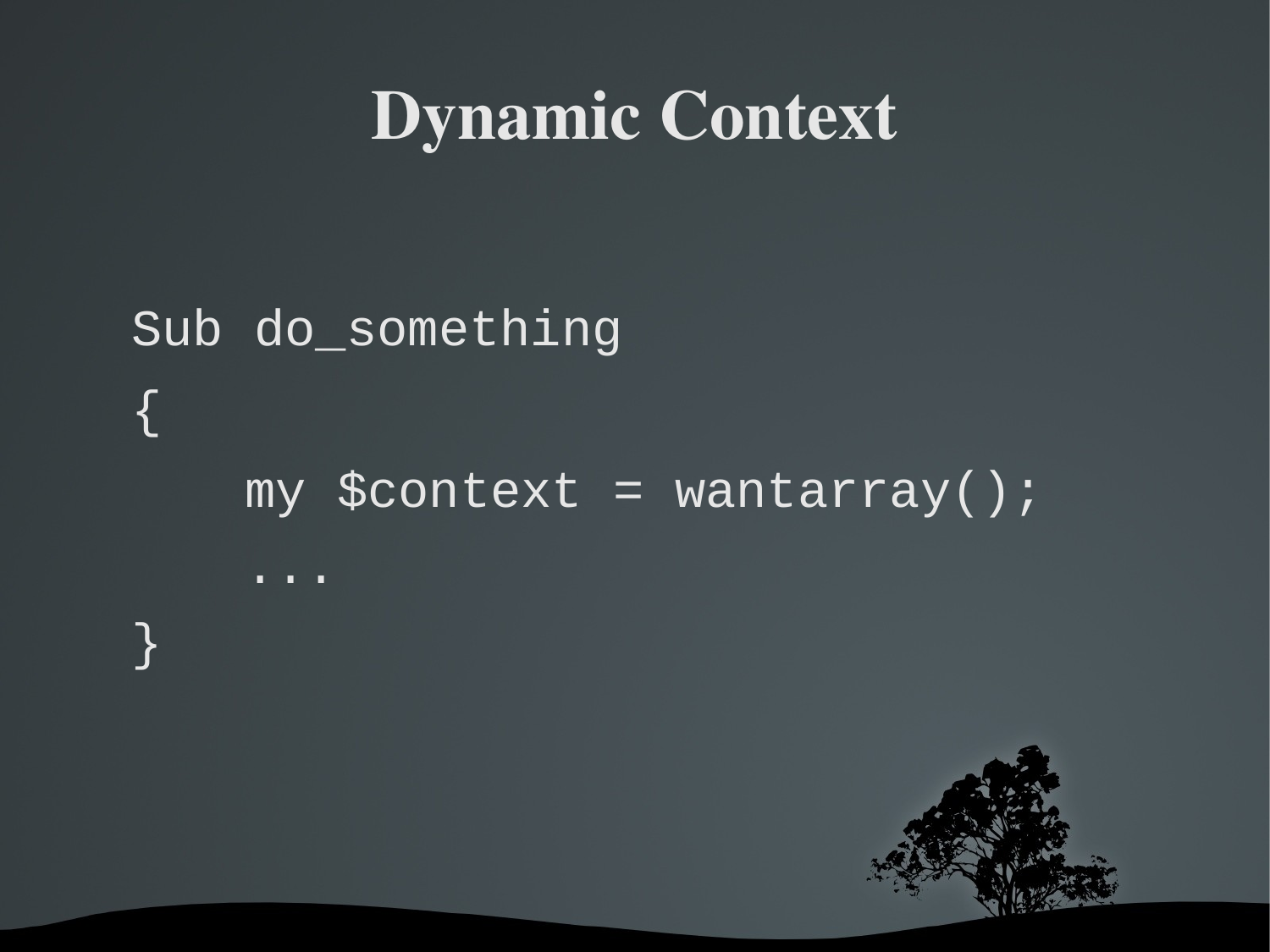# Implicit Variables

You already know how they work. If you understand pronouns, you get it.

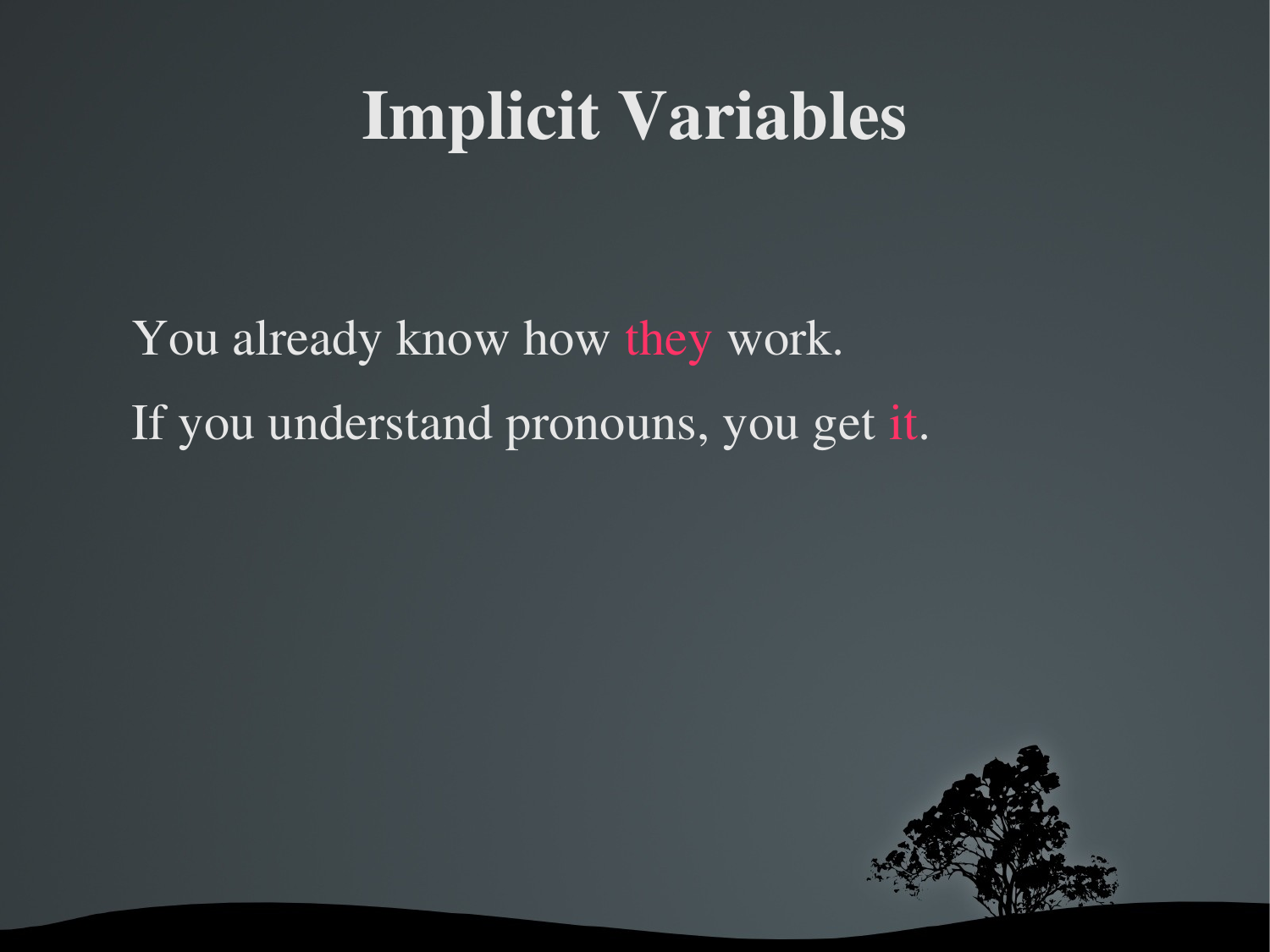# It is a Pronoun

Think *it* when you see  $\frac{1}{2}$  ... ... and when you don't.

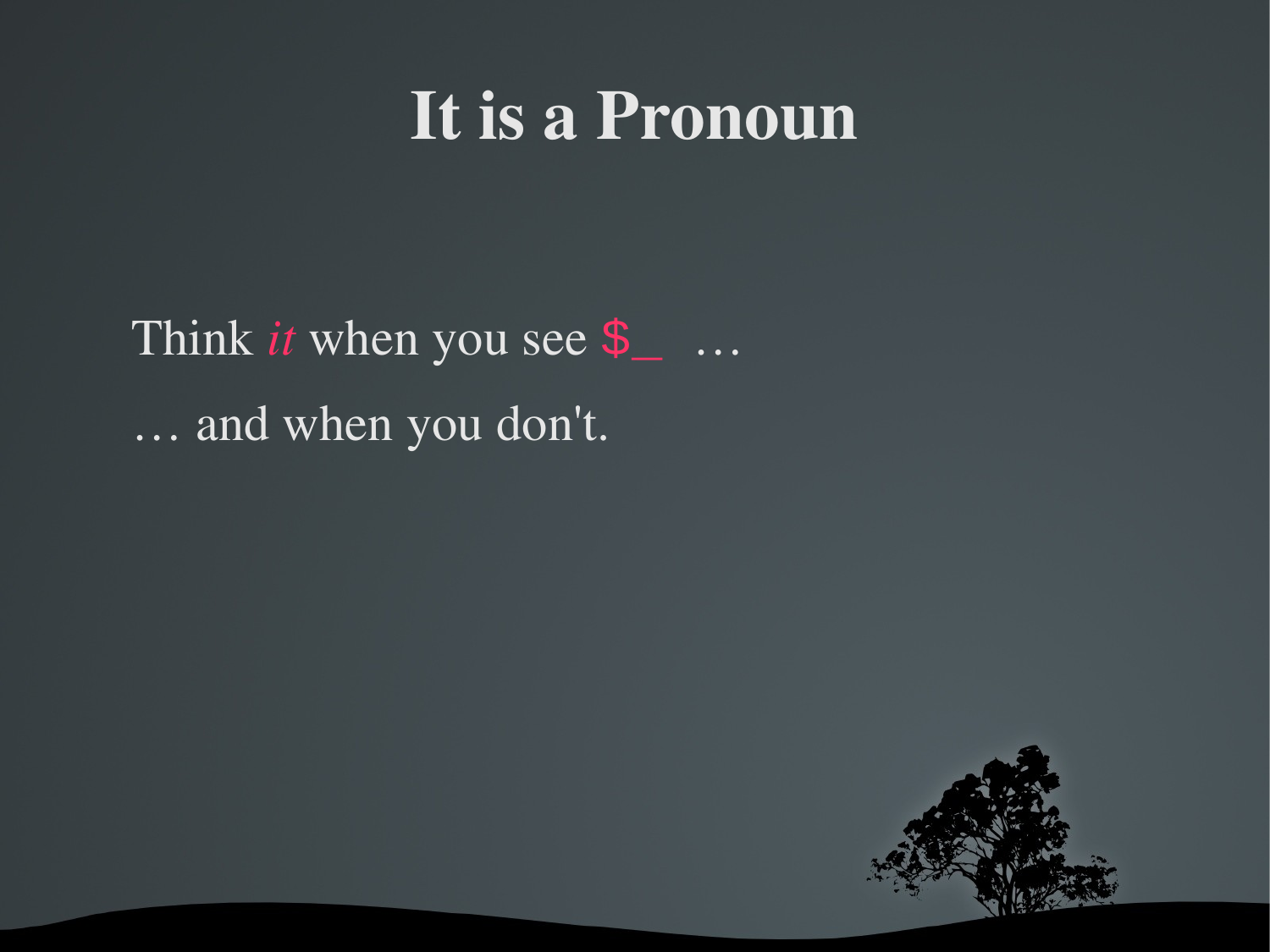# **Read Into It**

# $while (  $=$$  $\overline{\mathcal{X}}$  $\}$

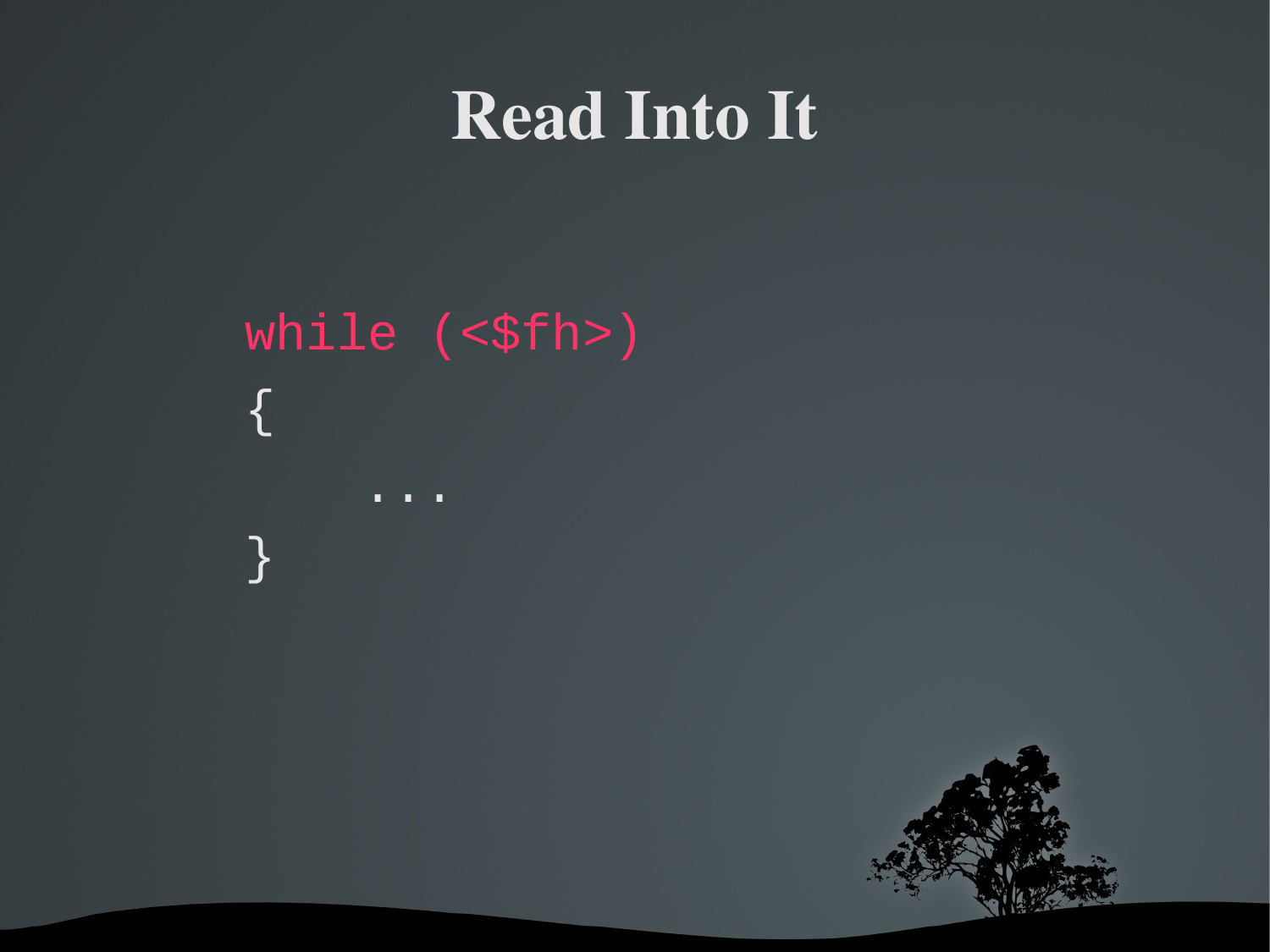# **Chomp It**

while  $(\leq$  fh>)  $\sqrt{2}$ chomp;

 $\}$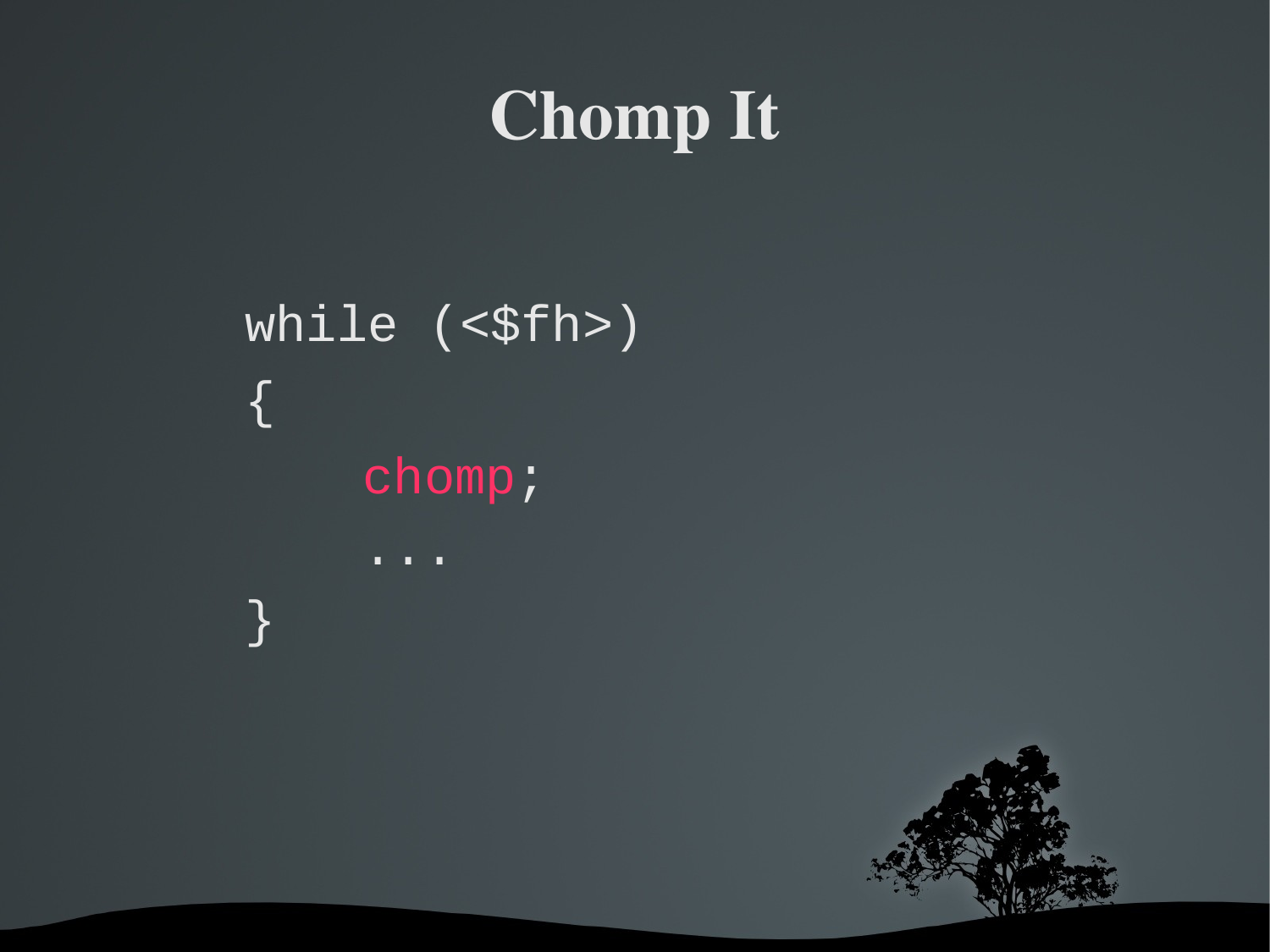# **Regex It**

while  $(sffh>$  $\big\{$ 

 $\big\}$ 

## chomp; s/cake/pie/g;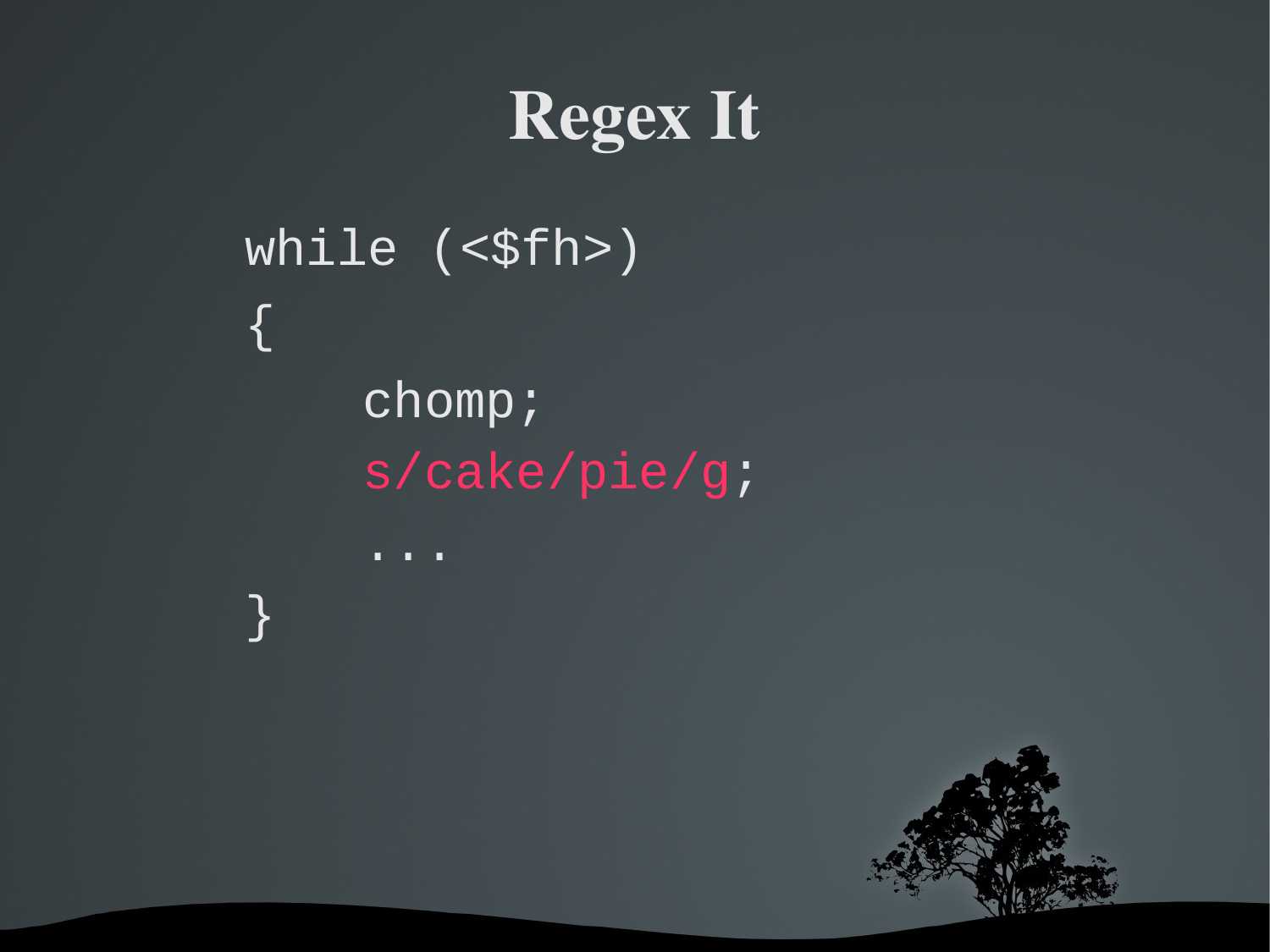# Loop It

# for (@pancakes) { nom( \$\_ ); }

#### nom( \$\_ ) for @pancakes;

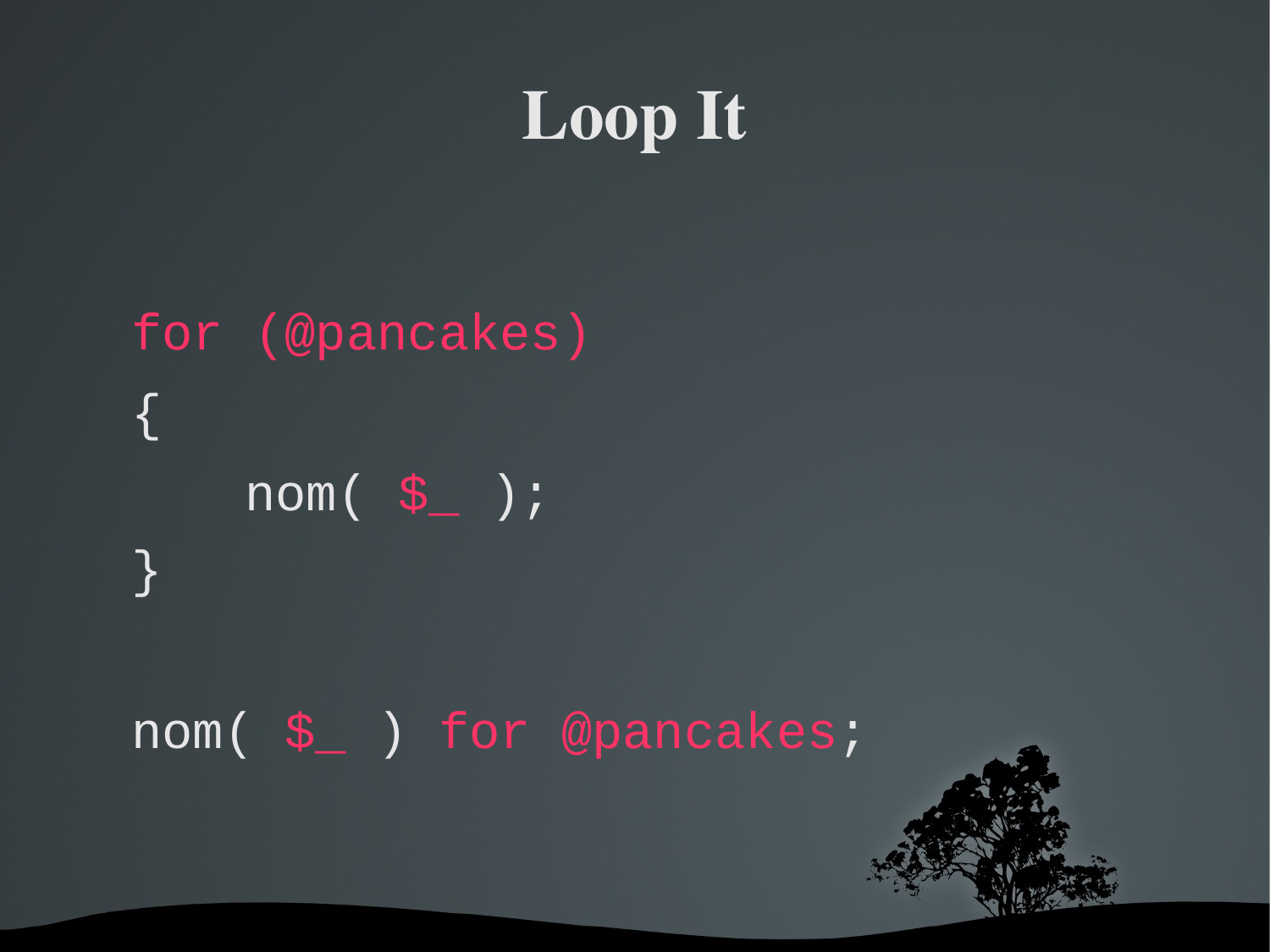# Print It

#### say for @waffles;

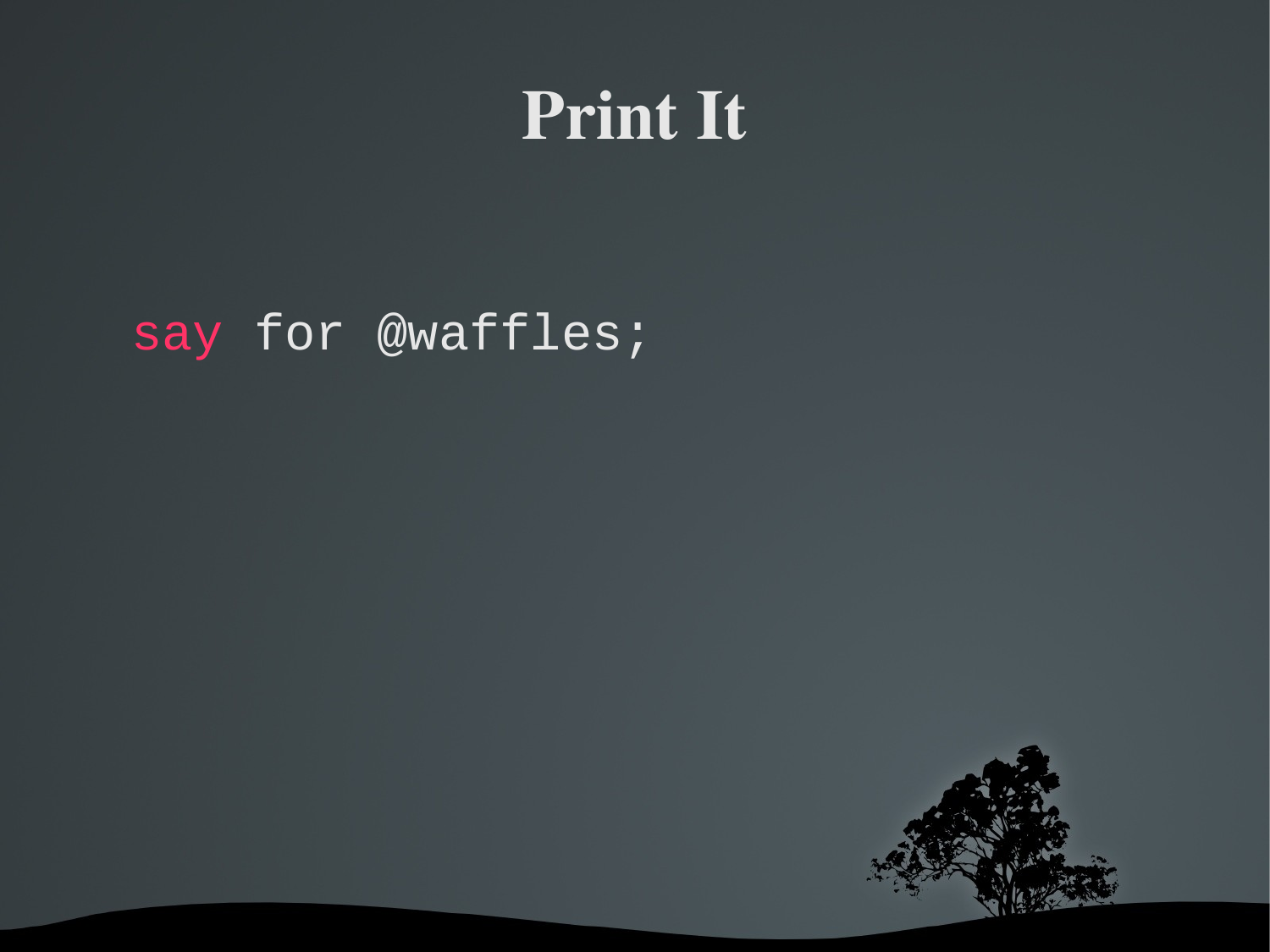## Them is a Pronoun

Think them when you see  $\omega_{\perp}$ ... ... and when you don't.

 $(mostly)$ 

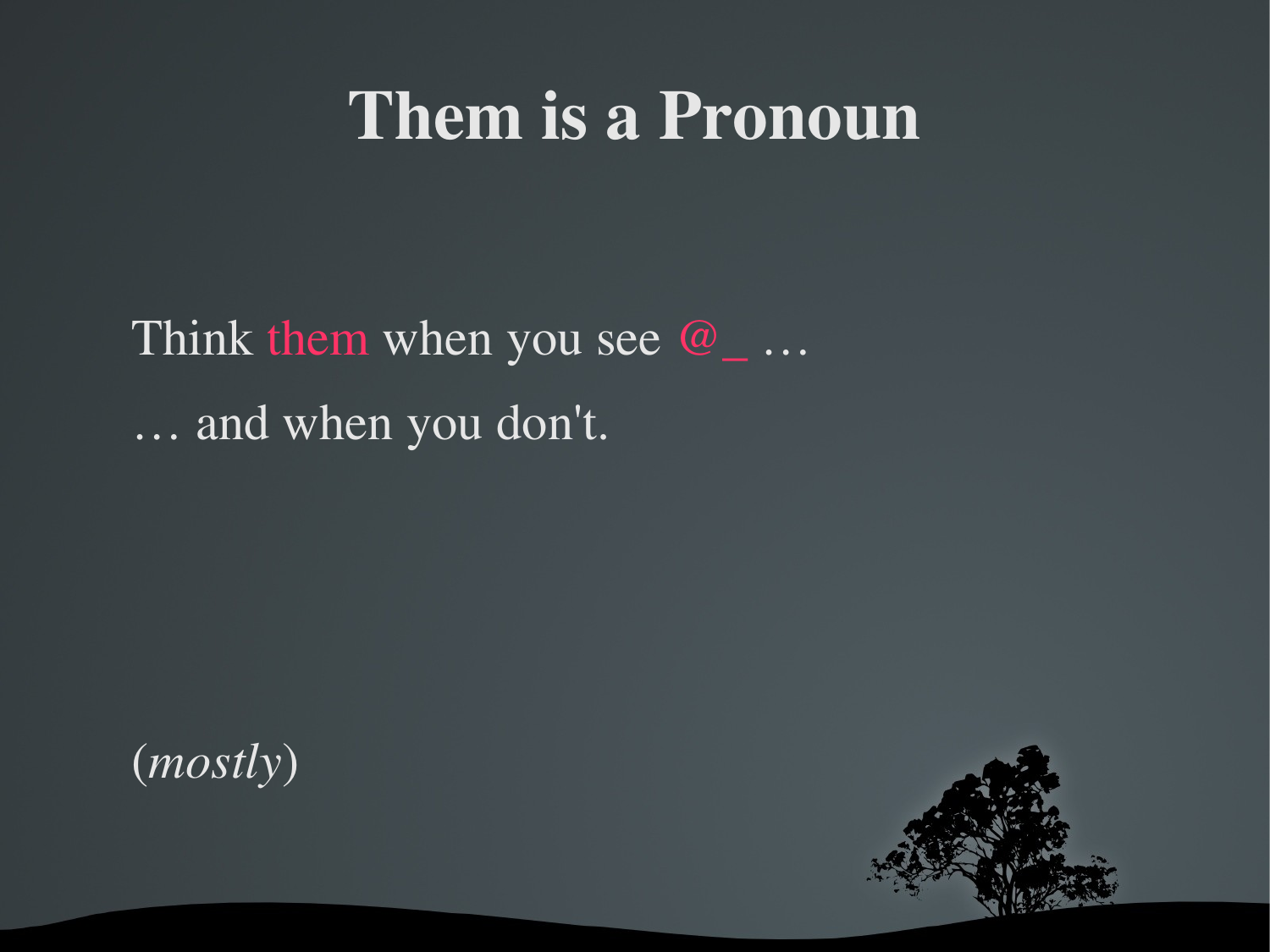# **Shift It**

# sub a\_great\_method  $\{$ my \$self = shift;

 $\sim 100$ 

 $\sum_{i=1}^{n}$ 

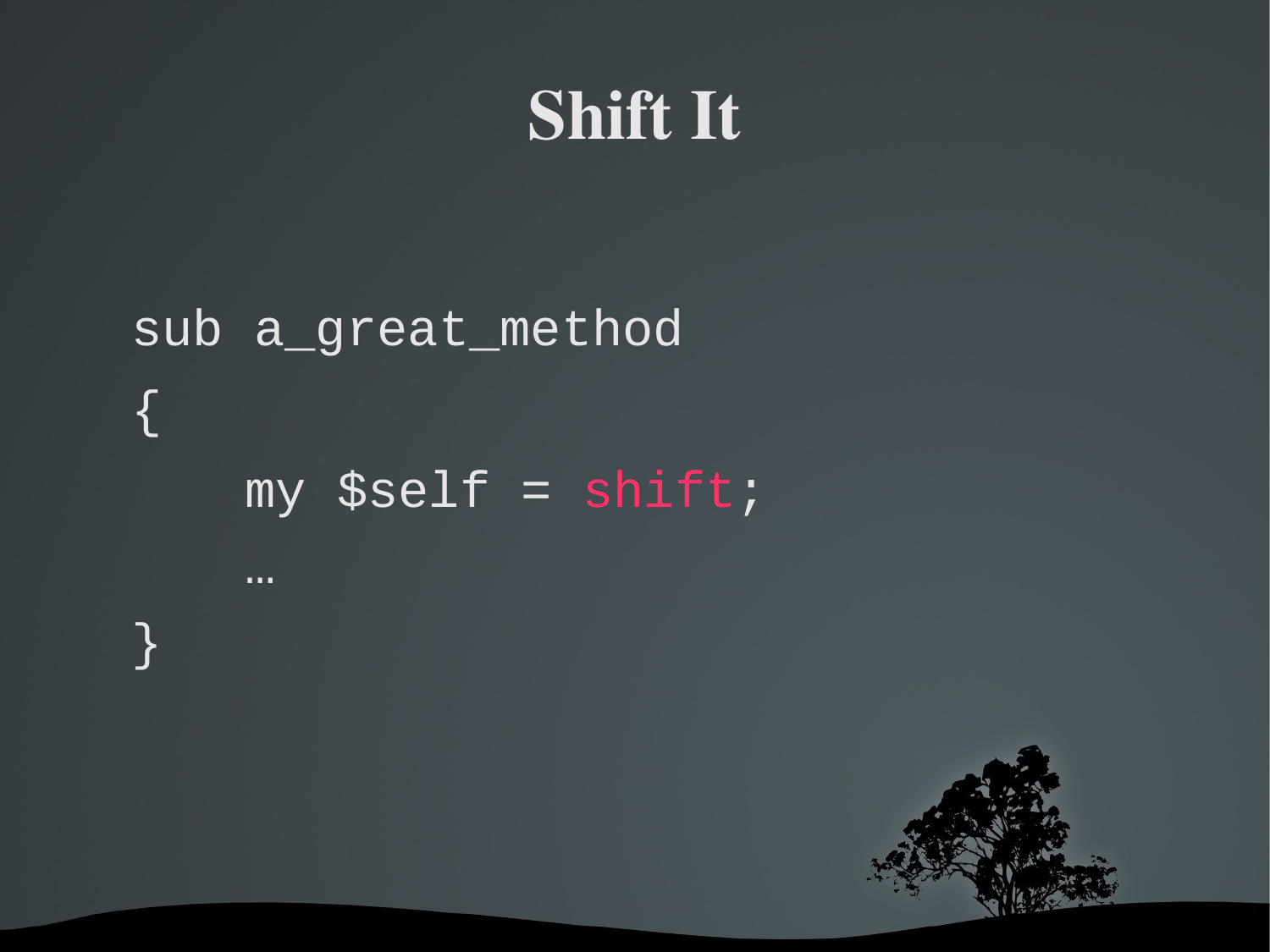# Pop It

# sub a\_great\_method {  $my$   $$self$  =  $shift;$ my \$unself = pop;

…

}

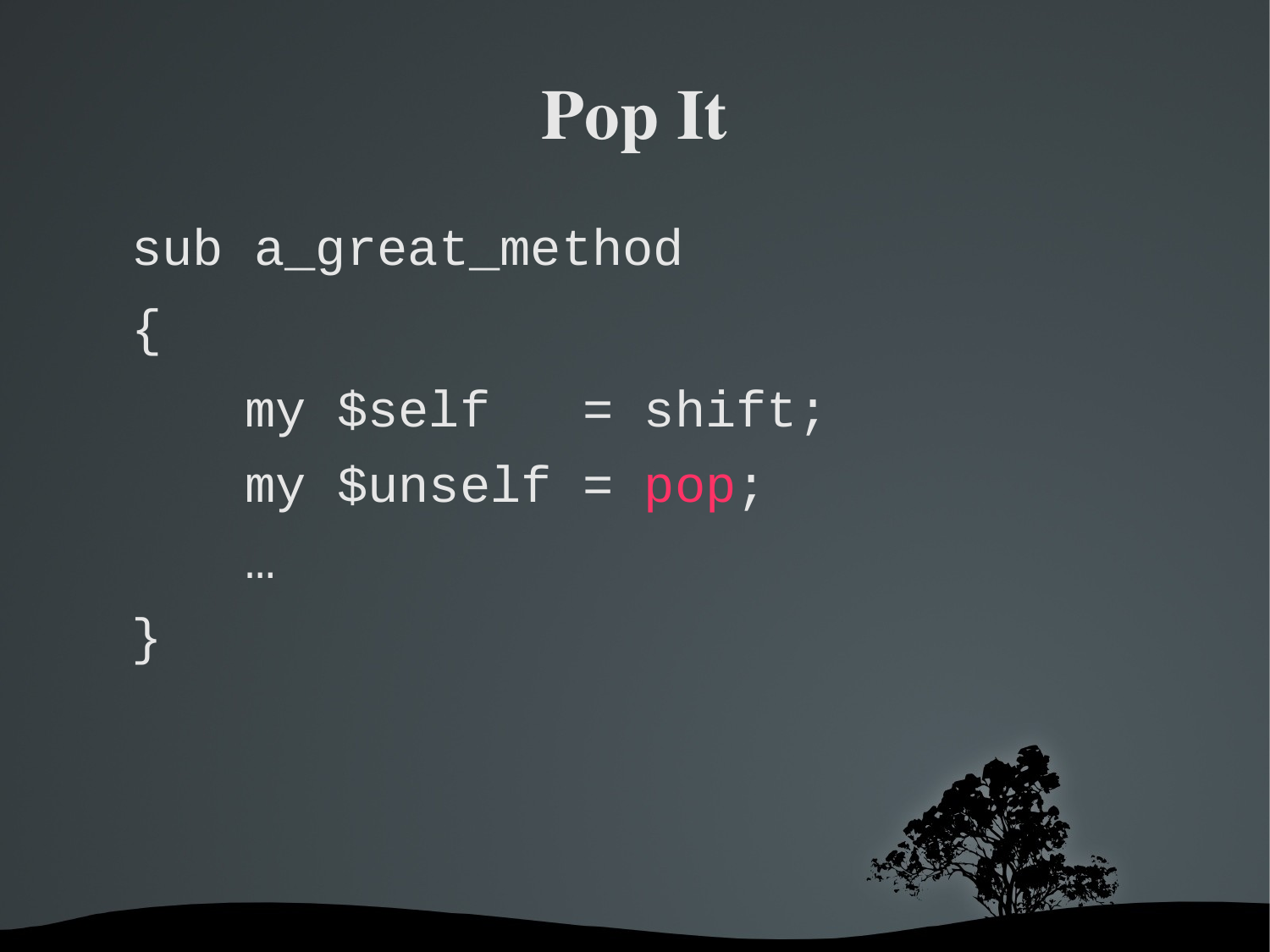## ... @ARGV is Them Too

die "You don't know me!" unless @ARGV ==  $1$ ;

 $my$  \$path = shift;  $main($  \$path  $);$ 

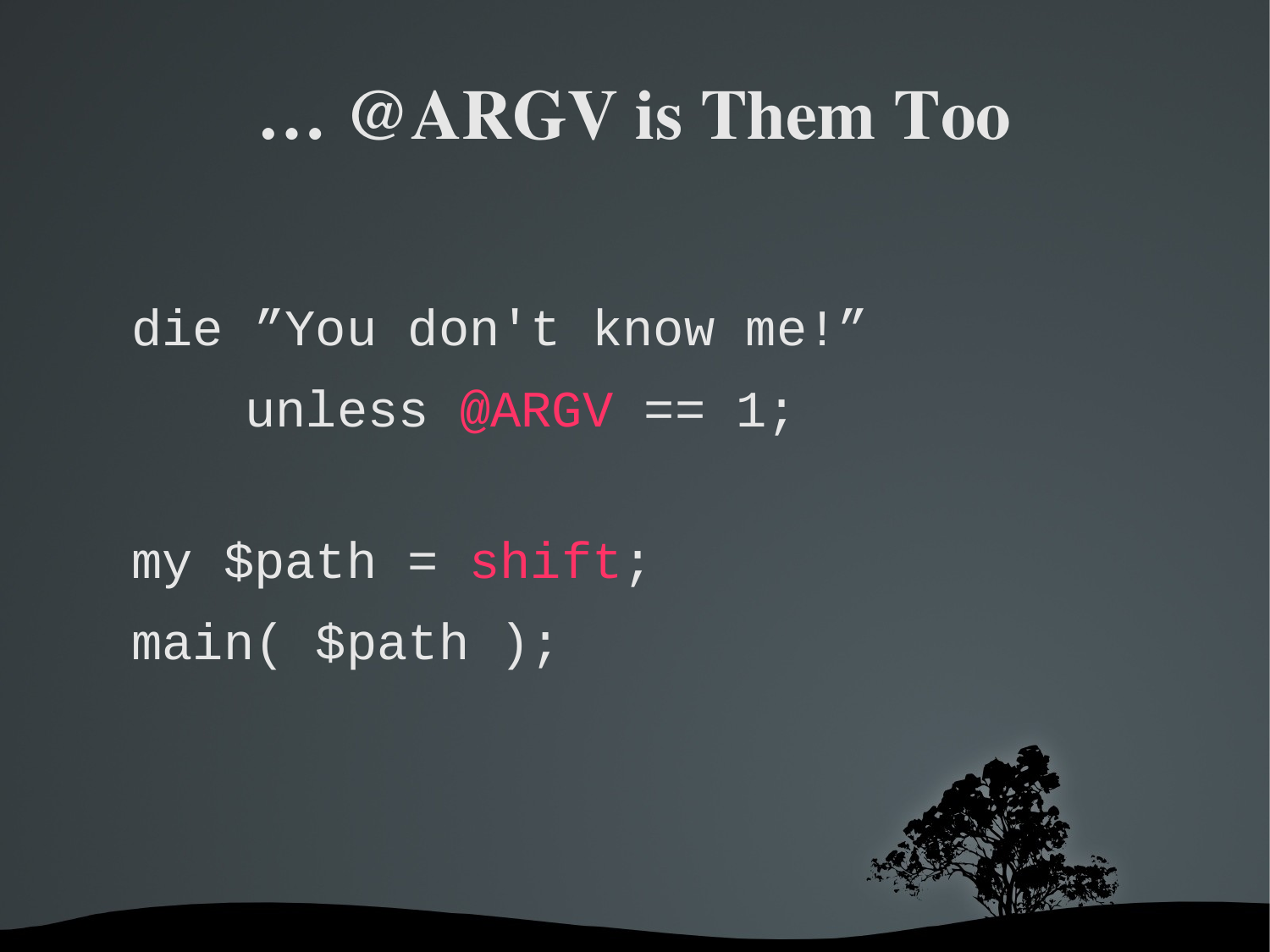# Perldoc

#### Perl includes thousands of pages of documentation.

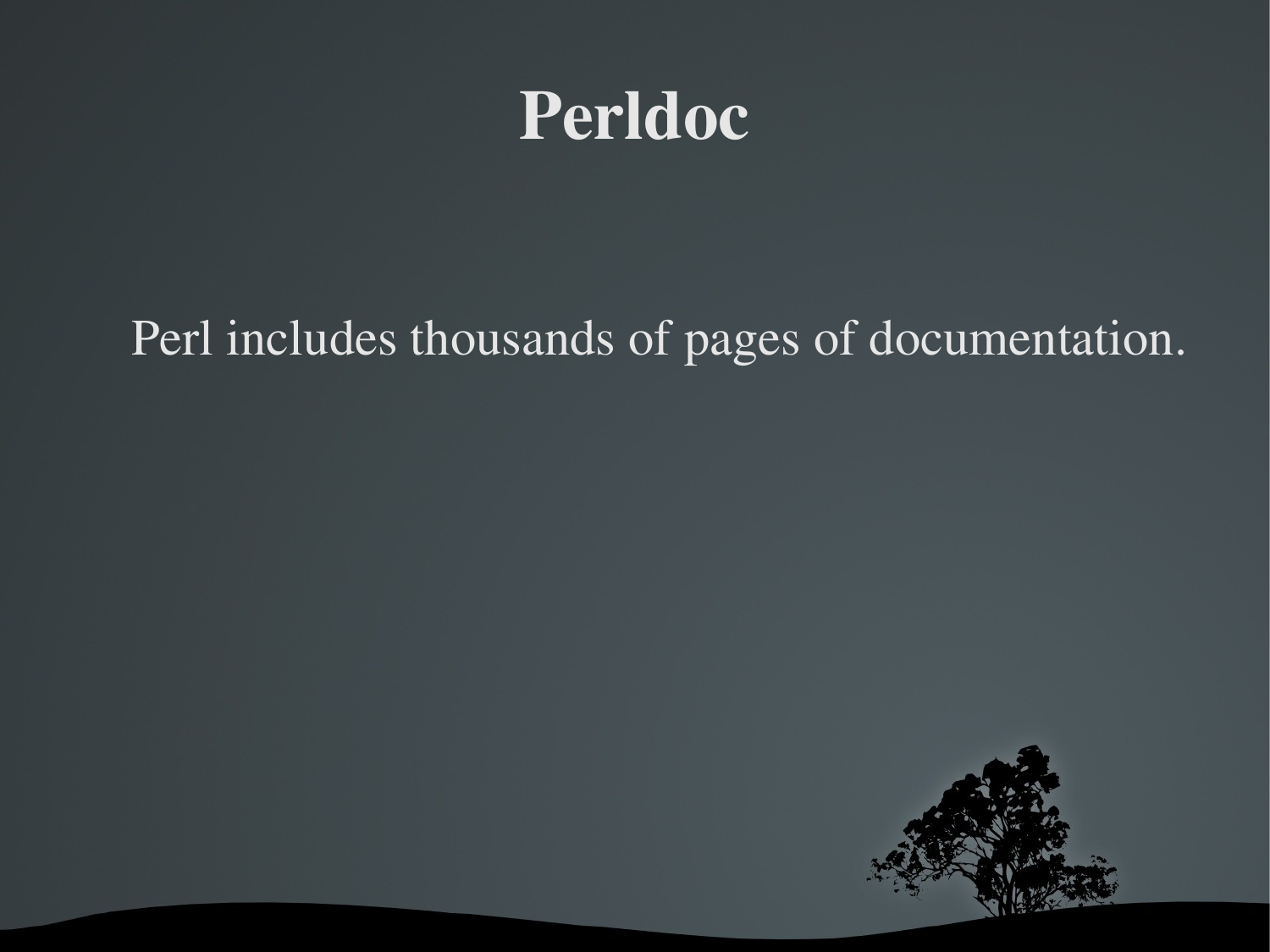## **Documentation for Builtins**

Your best friends on the command line: \$ perldoc -f whatever \$ perldoc perlop

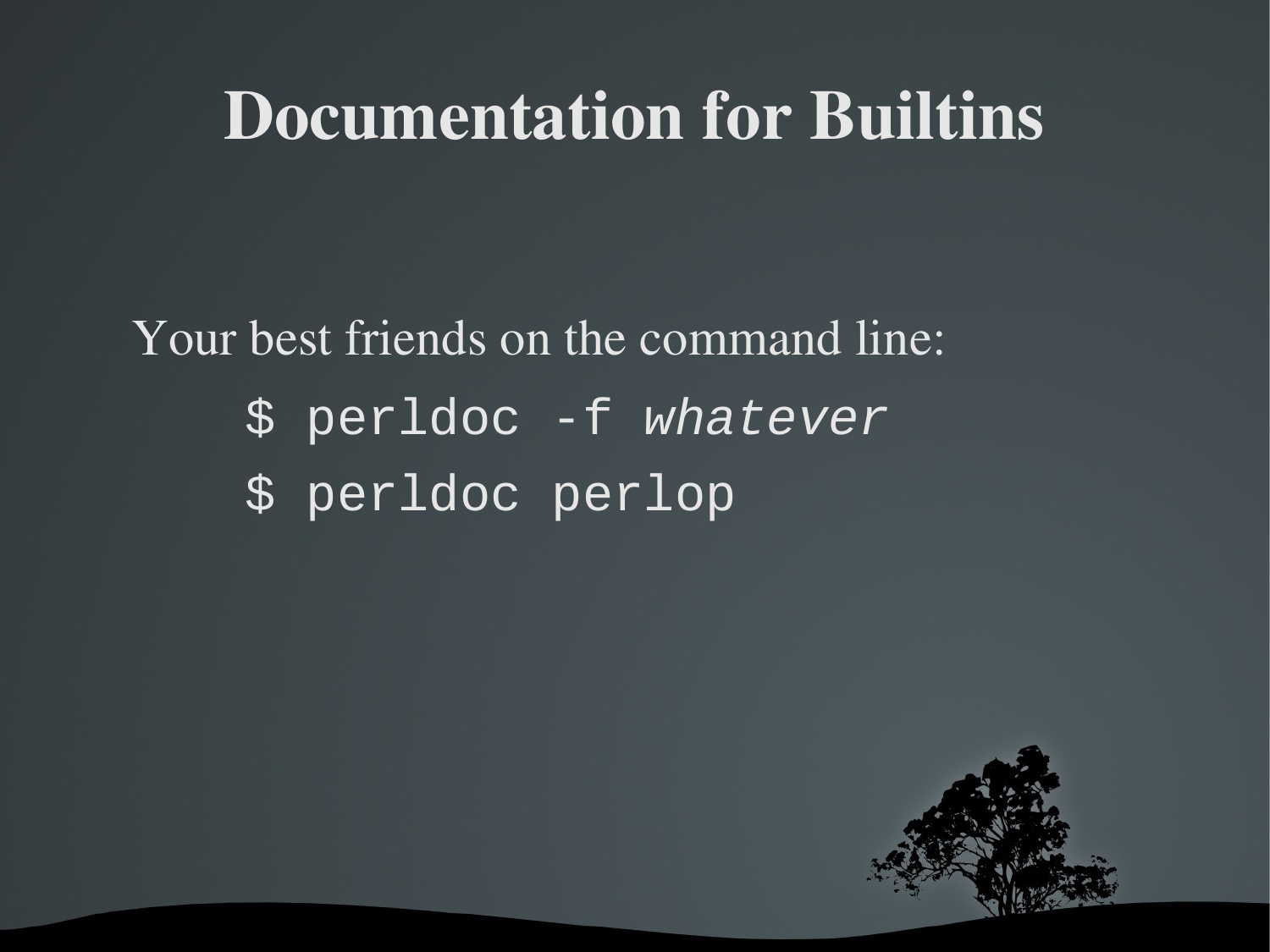## **Documentation for Ops**

#### \$ perldoc perlop

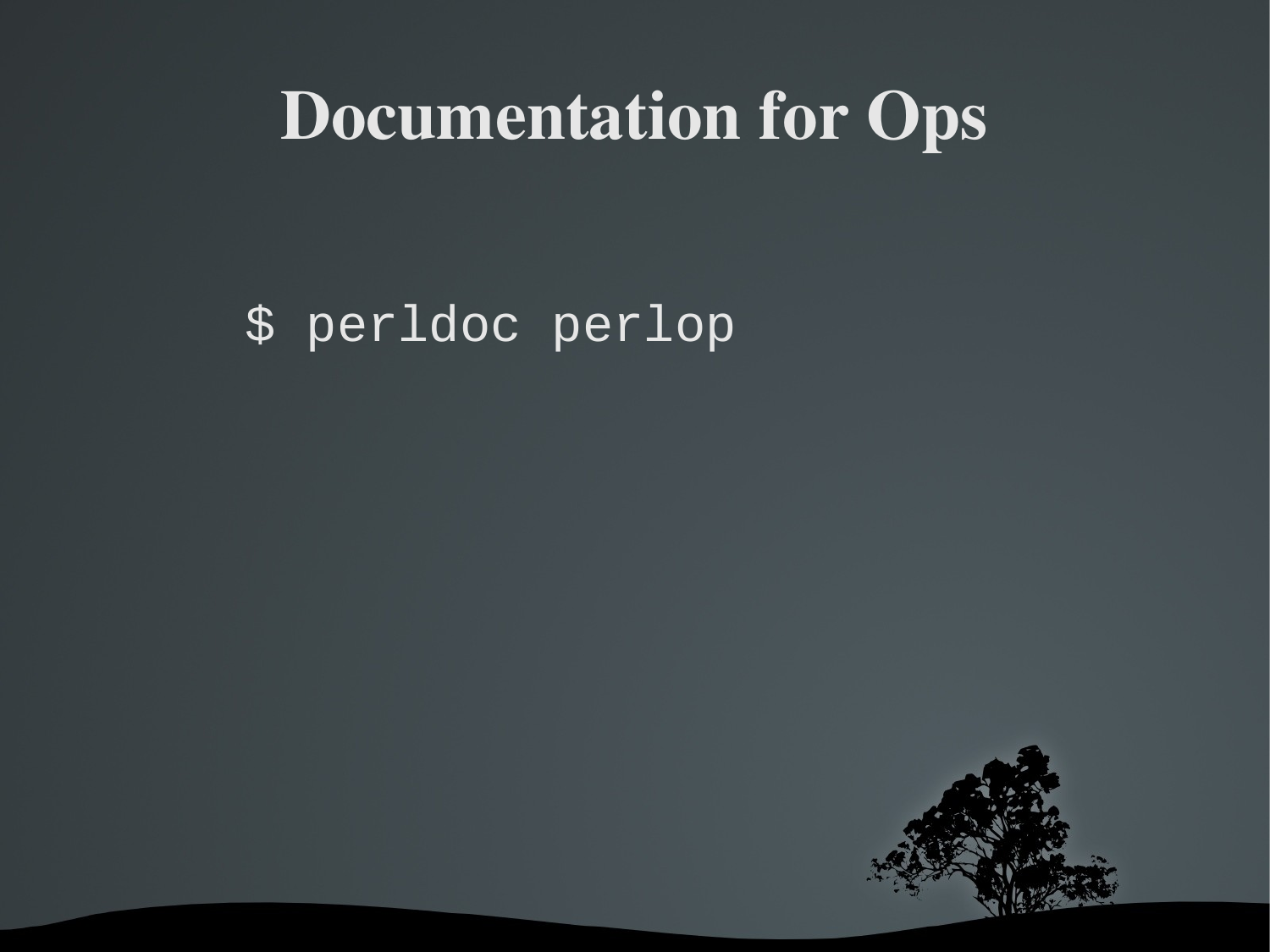## Documented FAQs

# \$ perldoc perlfaq \$ perldoc -q *keywords*

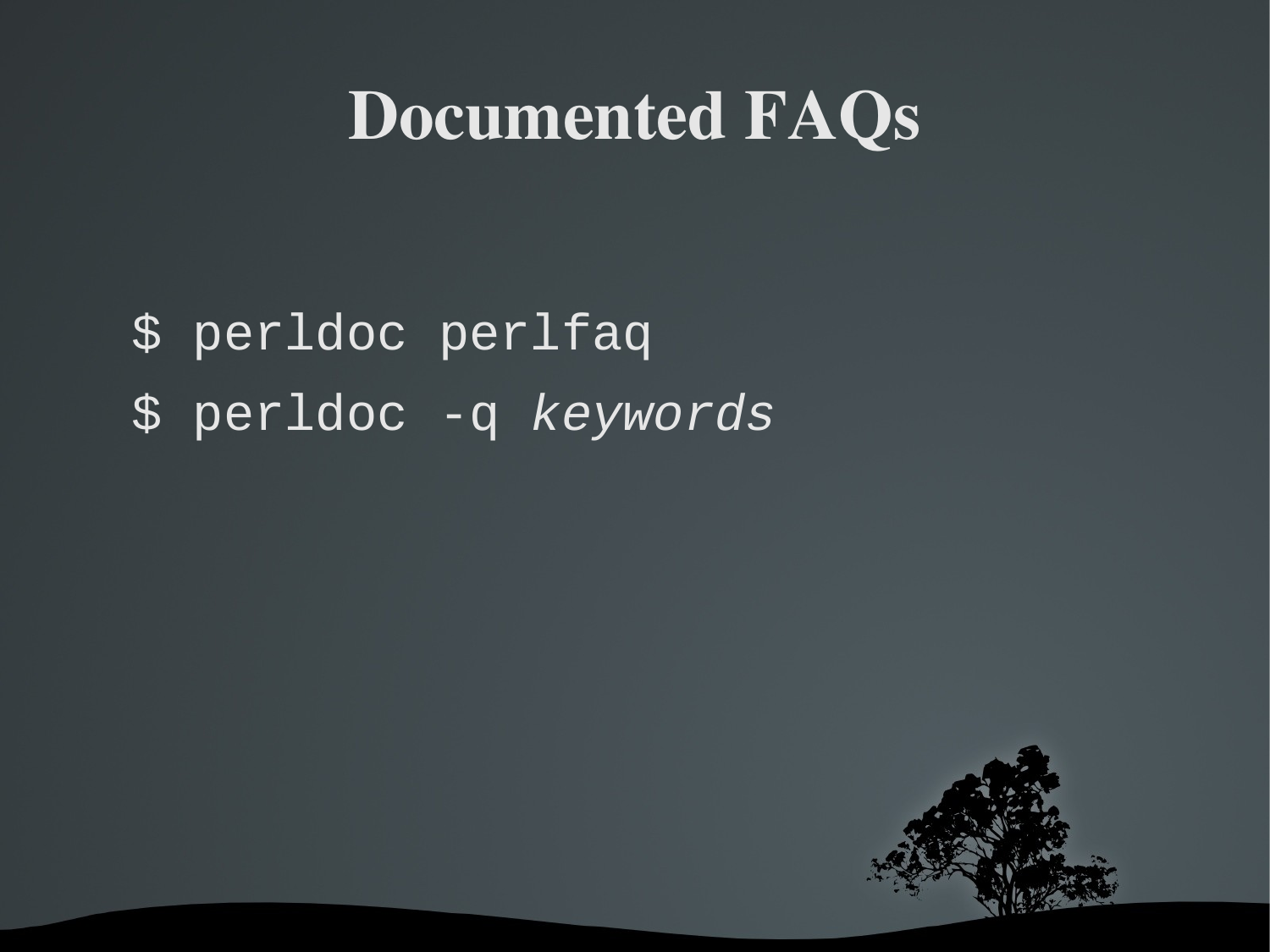# **Read the TOC**

#### \$ perldoc perltoc

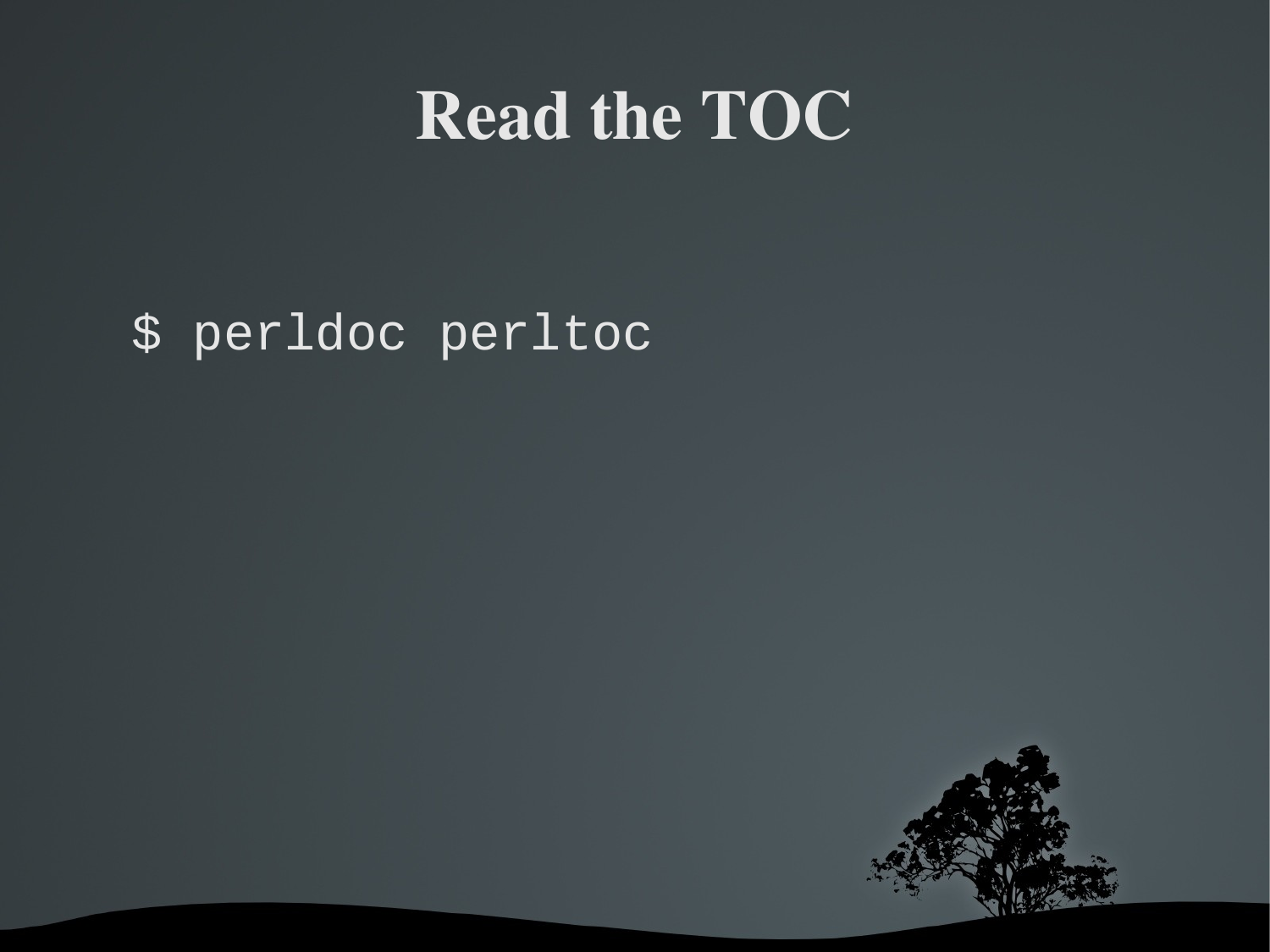# **Read the Syn**

#### \$ perldoc perlsyn

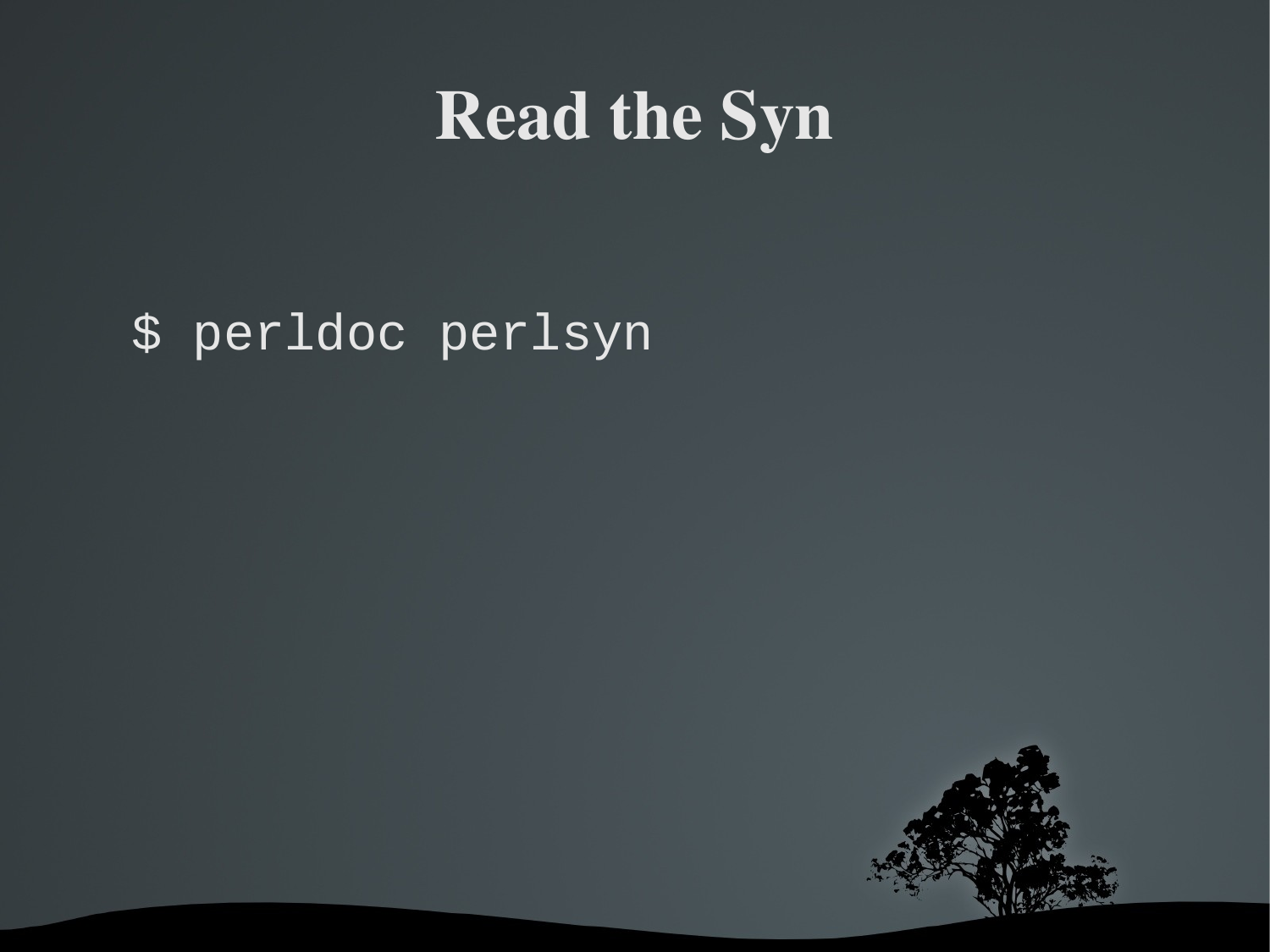# **Concision**

Less structure, more meaning.

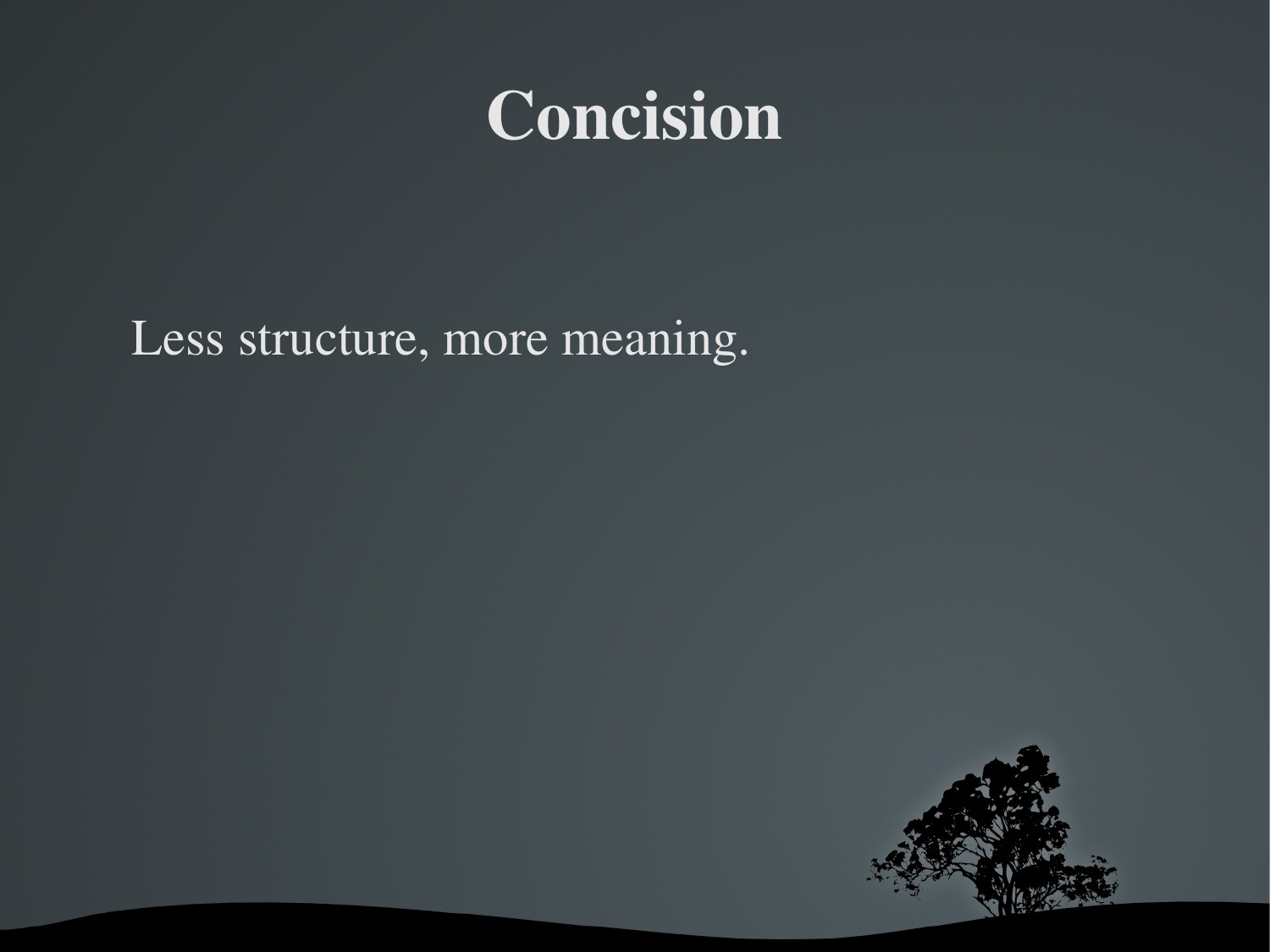## No More Manual Iteration

#### for  $(my \$i = 0; \$i < @foo; \$i++)$

#### for my \$item (@foo)

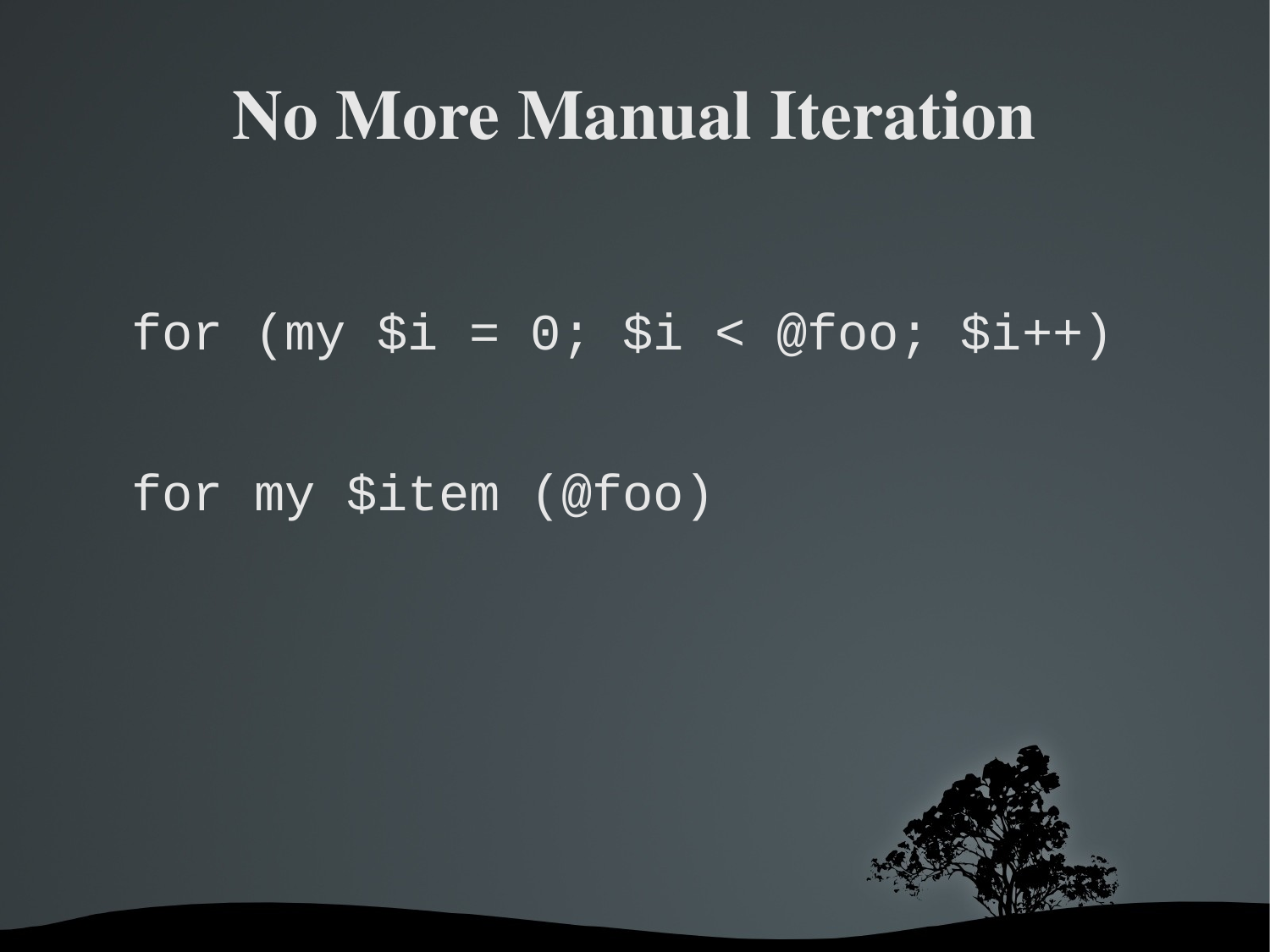# No More Manual Searching

# for my \$item (@foo) { next unless \$item eq 'Whatever'; }  $my$  \$found = grep { \$\_ eq 'Whatever' } @foo;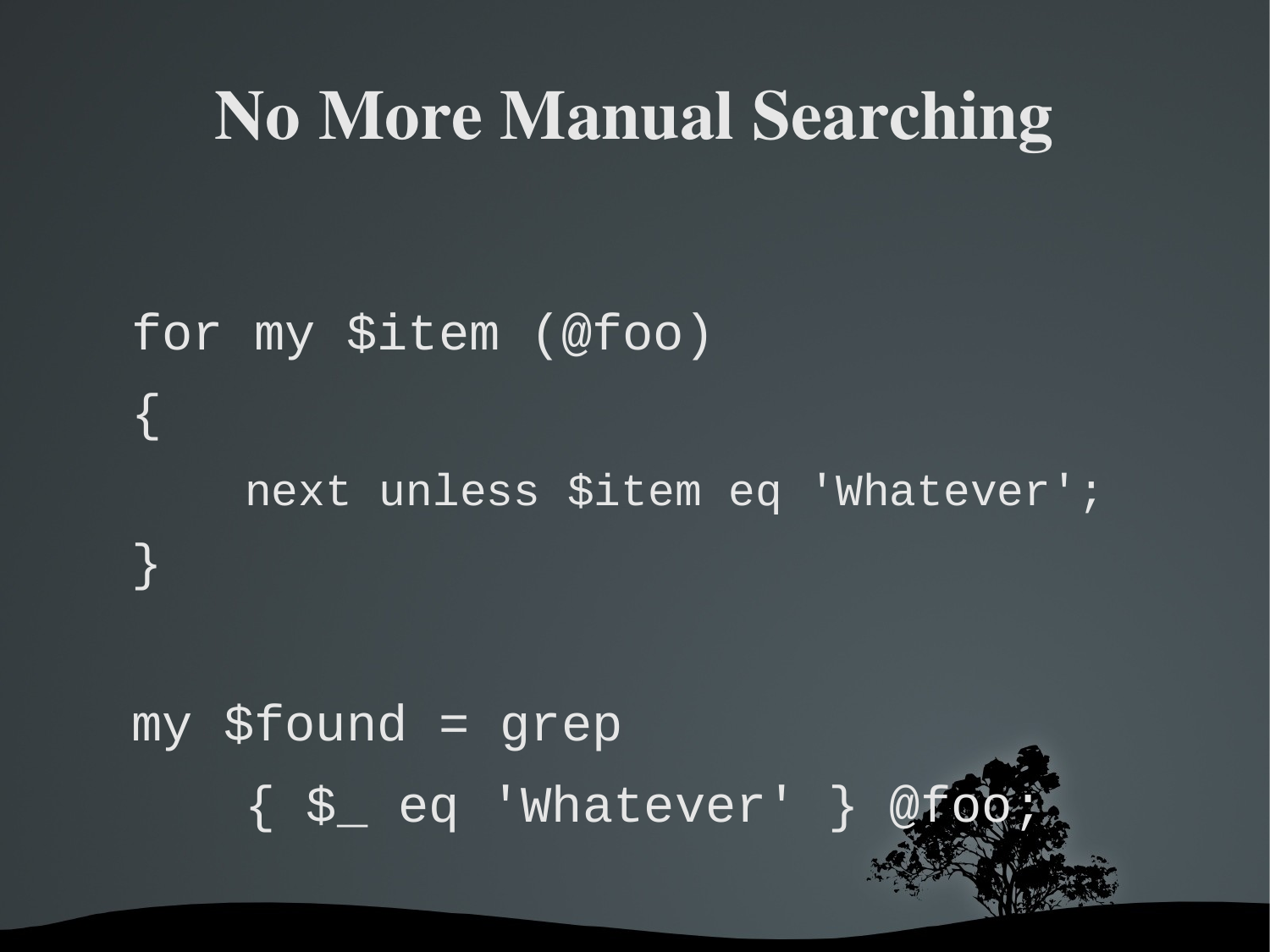# No More Manual List Transformations

my @output; push @output, \$\_ \* 2 for @input;

 $my$  @output = map { \$\_ \* 2 } @input;

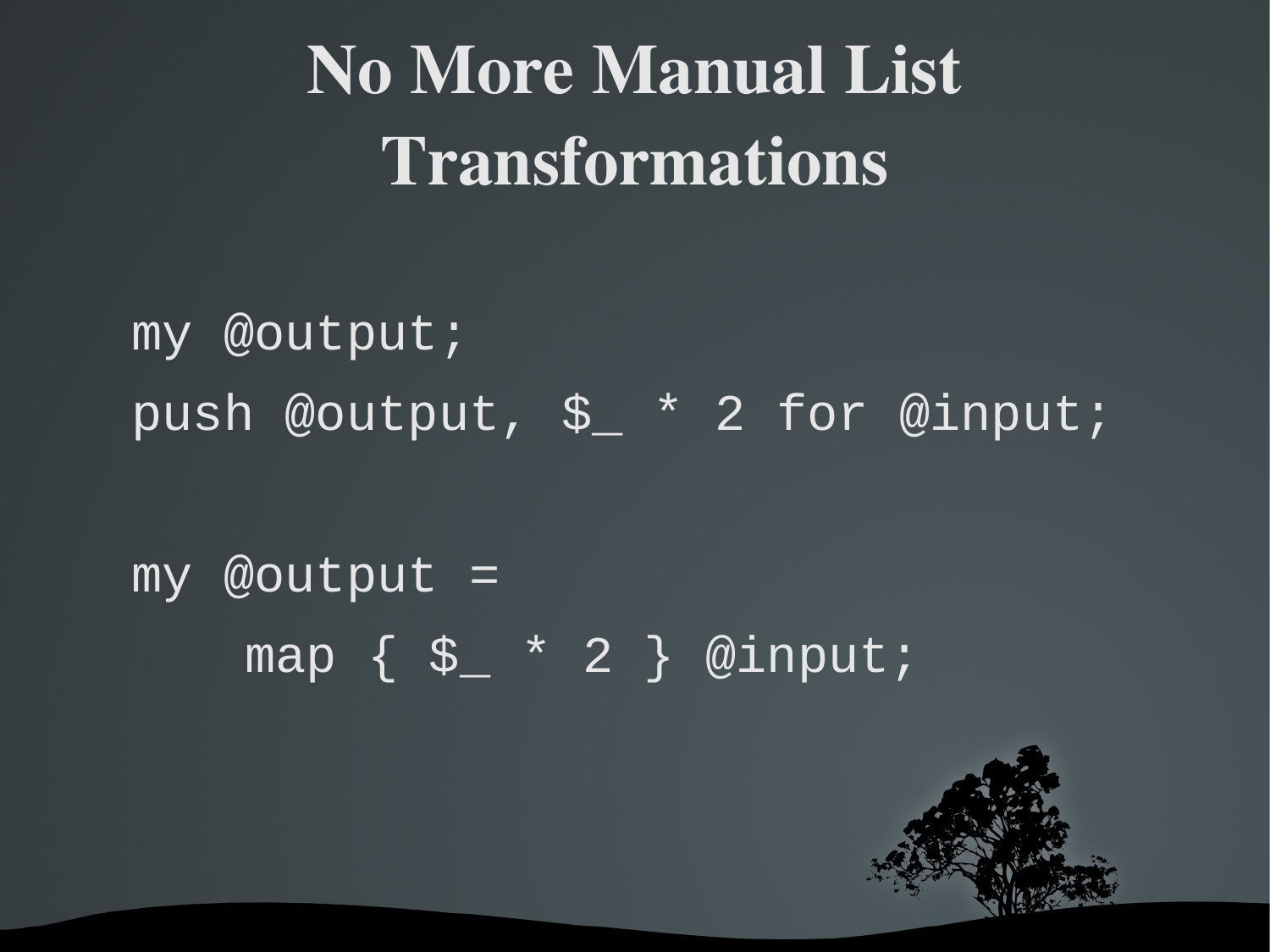# Chunking

#### Learn to understand the *units* of Perl code.

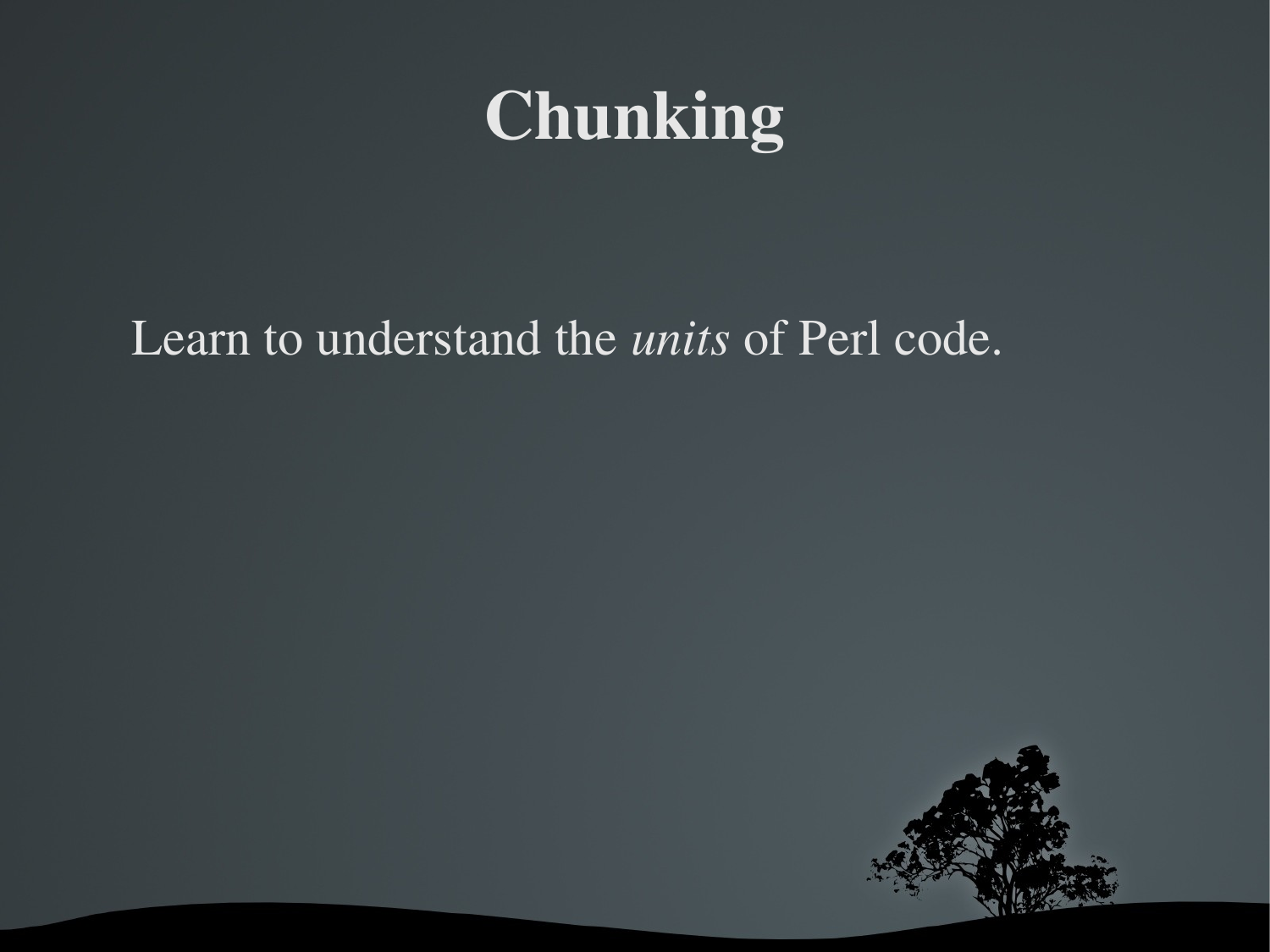# Find the Operators

These are the *verbs* and control the behavior.

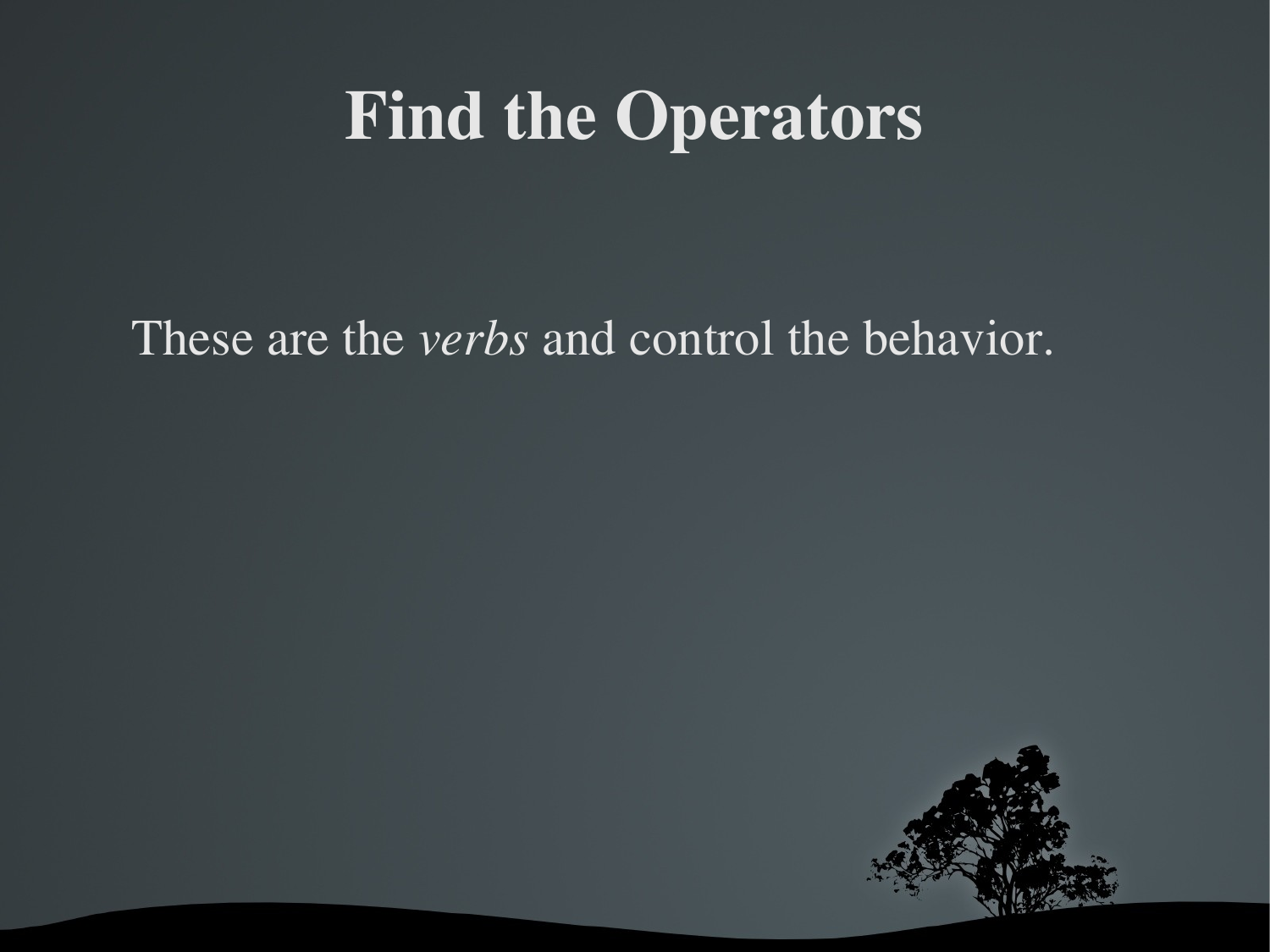# Find the Values

What *type* of value? Are there special conversions?

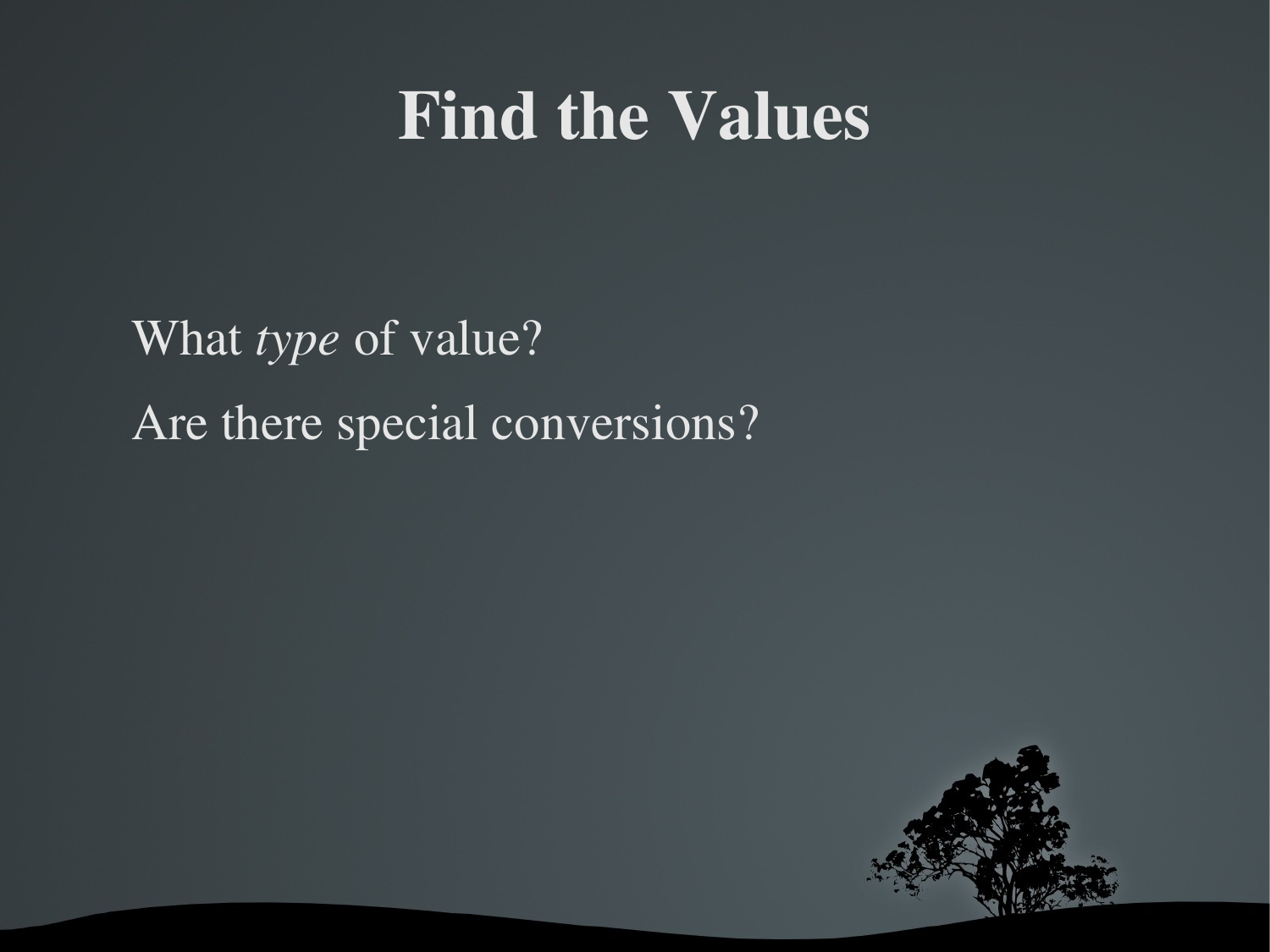# (Understand the Context)

Precedence, static context, and any dynamic context all affect chunks and interpretation.

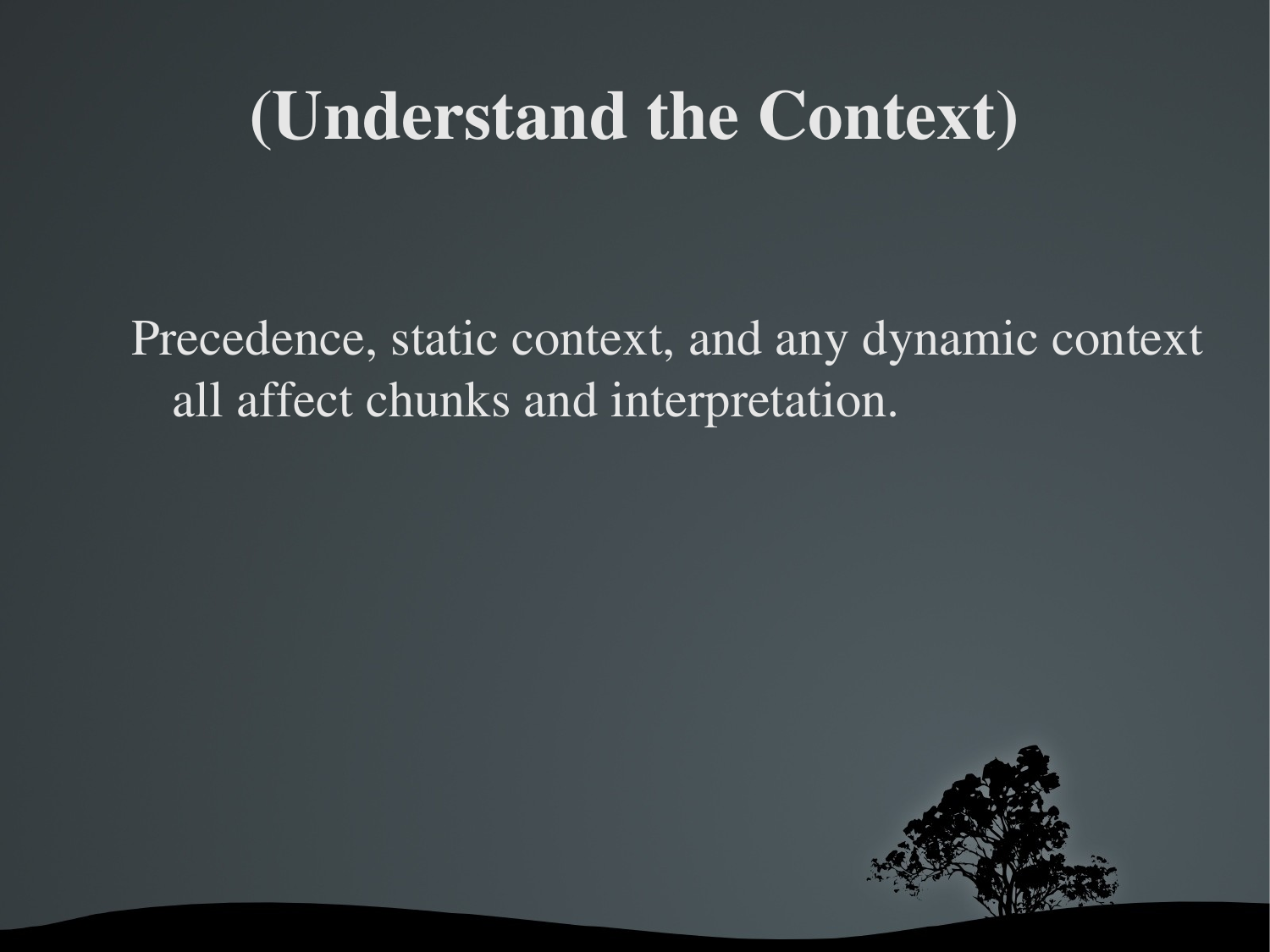### **Make Friends with B::Deparse**

#### \$ perl -MO=Deparse some\_code.pl

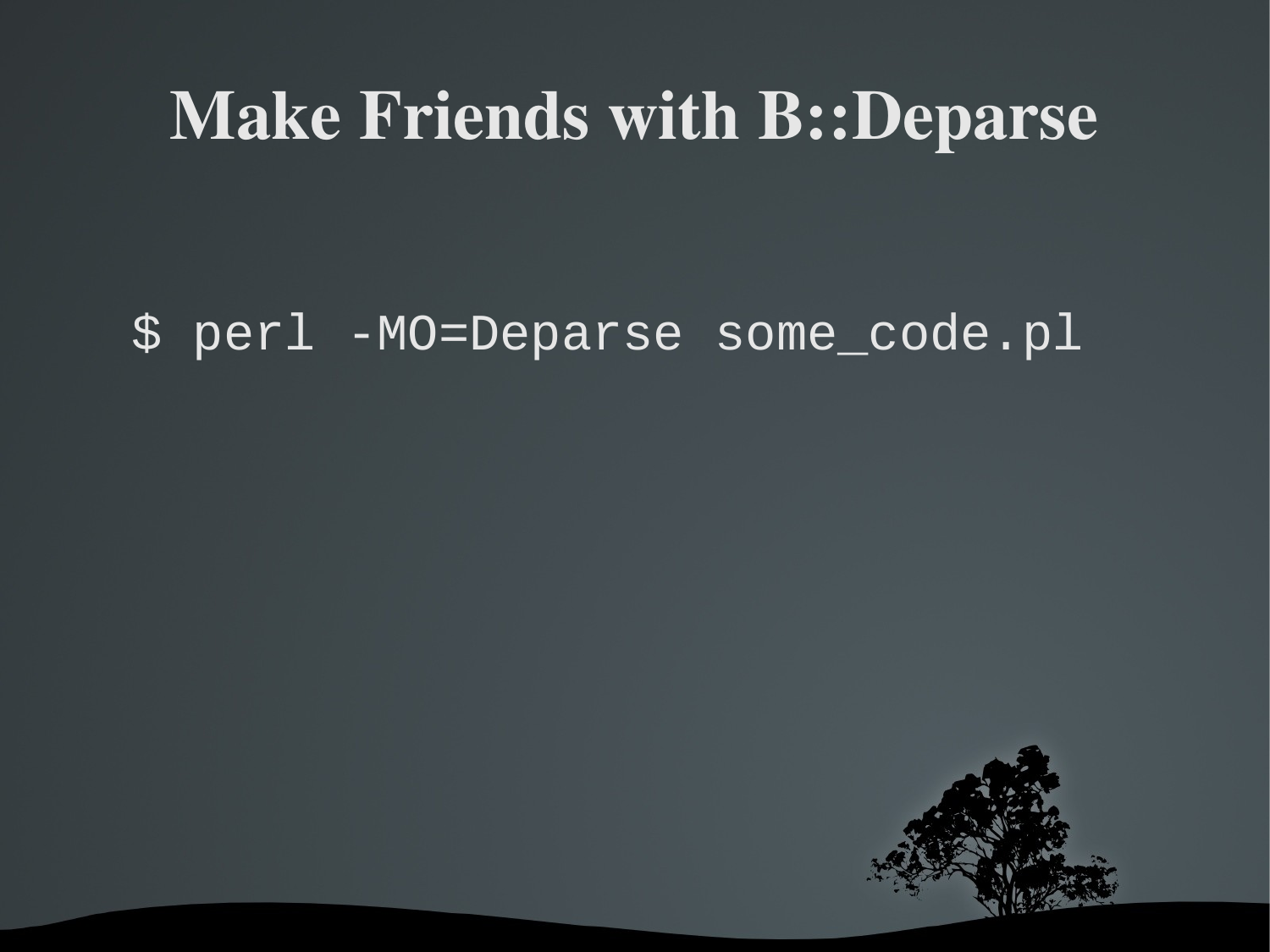# Embrace The CPAN

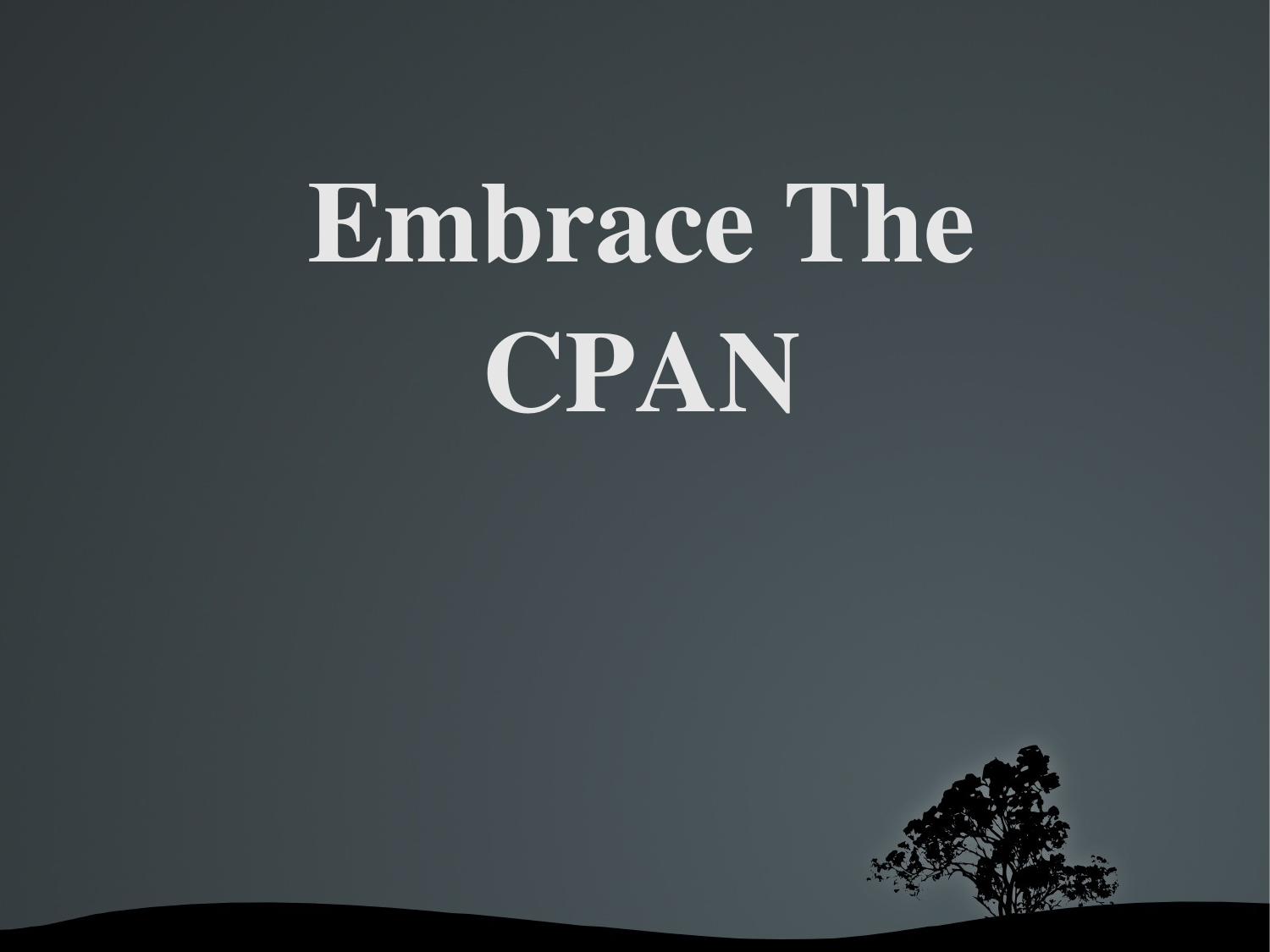# Perl::Tidy and Perl::Critic

Reformat your code. Critique your code. Let your style evolve.

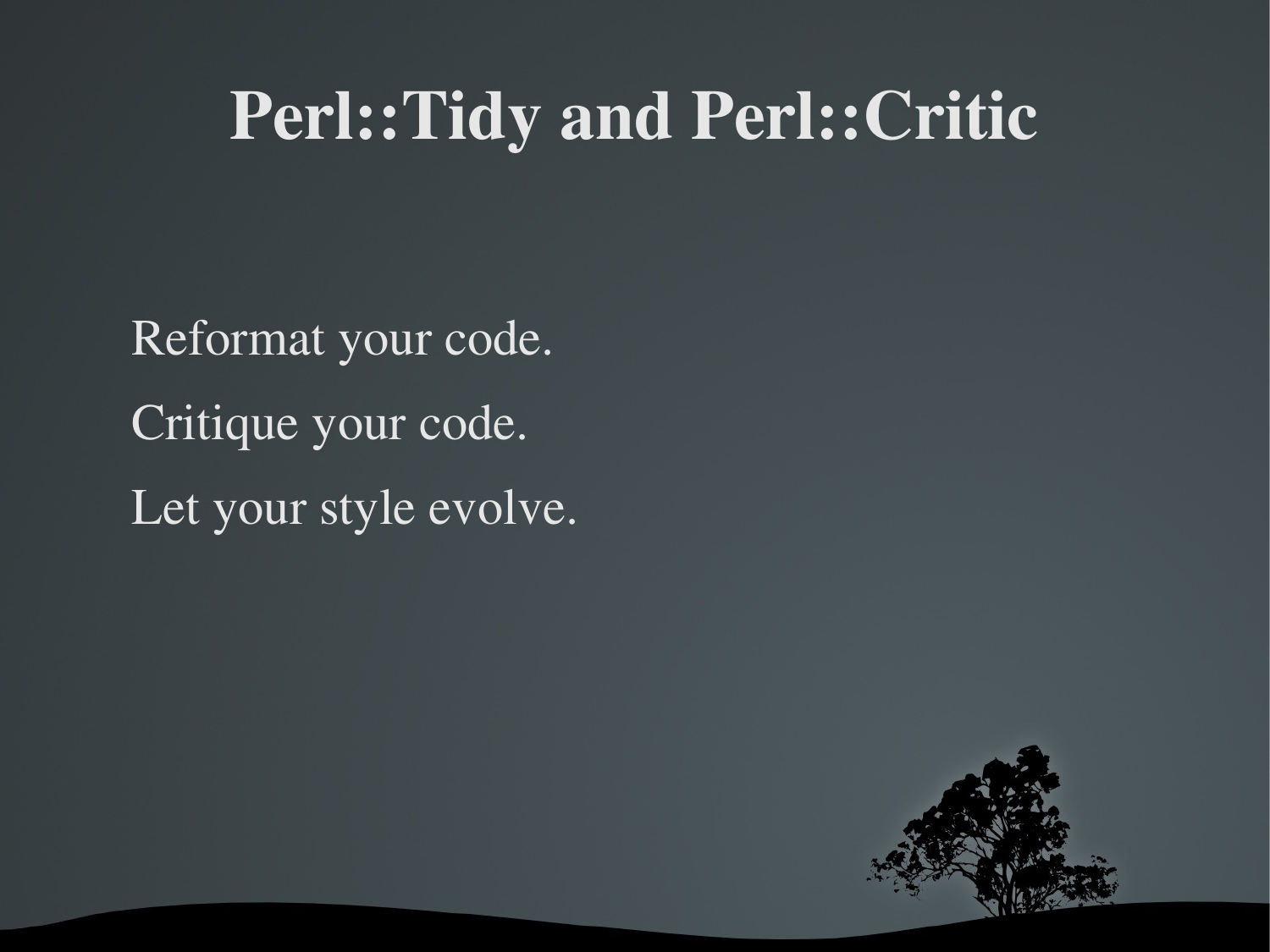# Where rEvolution Happens

The pressure of backwards compatibility.

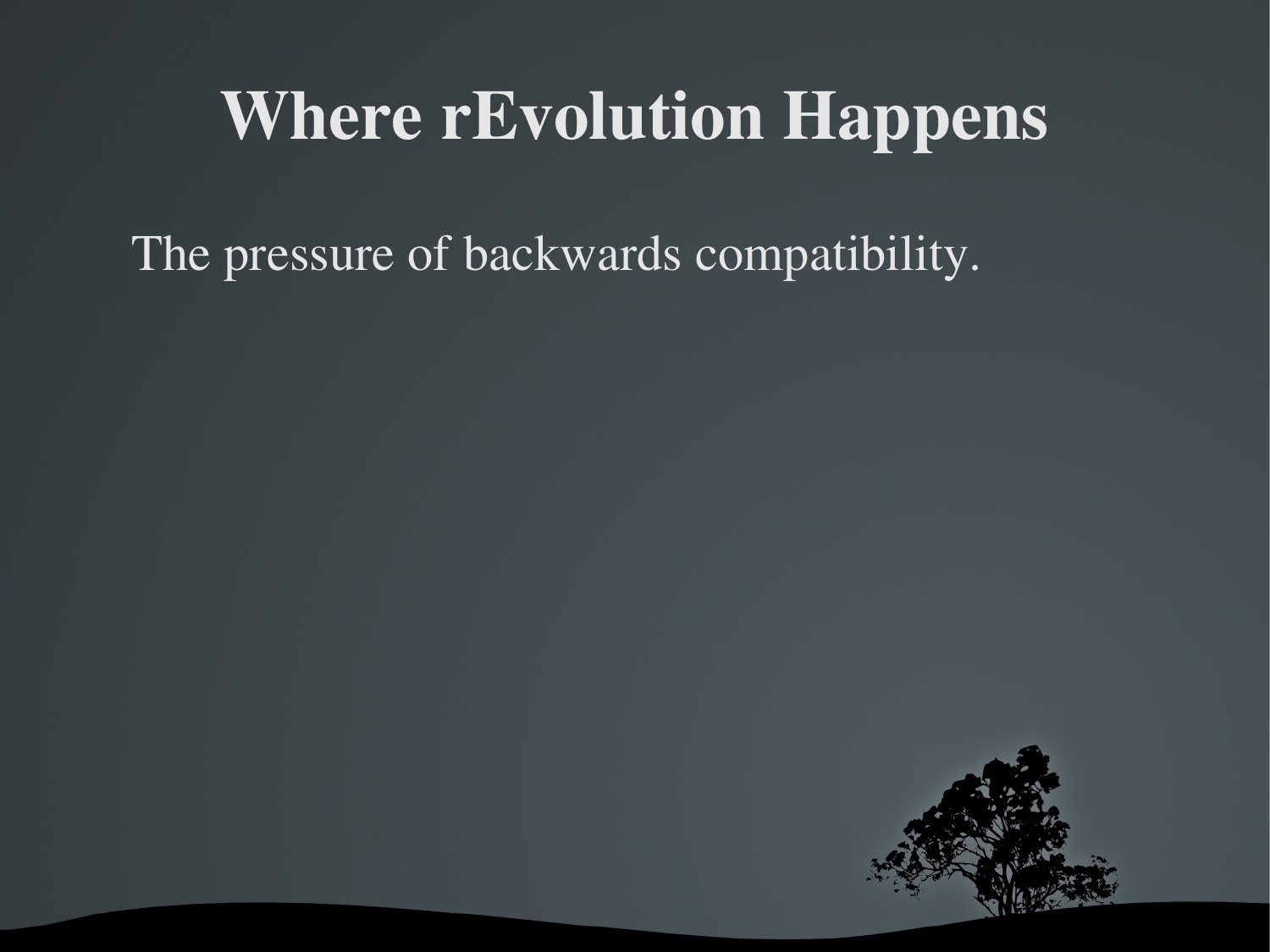# Making CPAN Easier

- Autoconfiguration
- App::perlbrew
- **App::cpanminus**
- $\overline{\phantom{a}}$  local::lib
- **Task::Kensho & Strawberry Perl**
- CPAN::Mini
- Reusable CPAN infrastructure

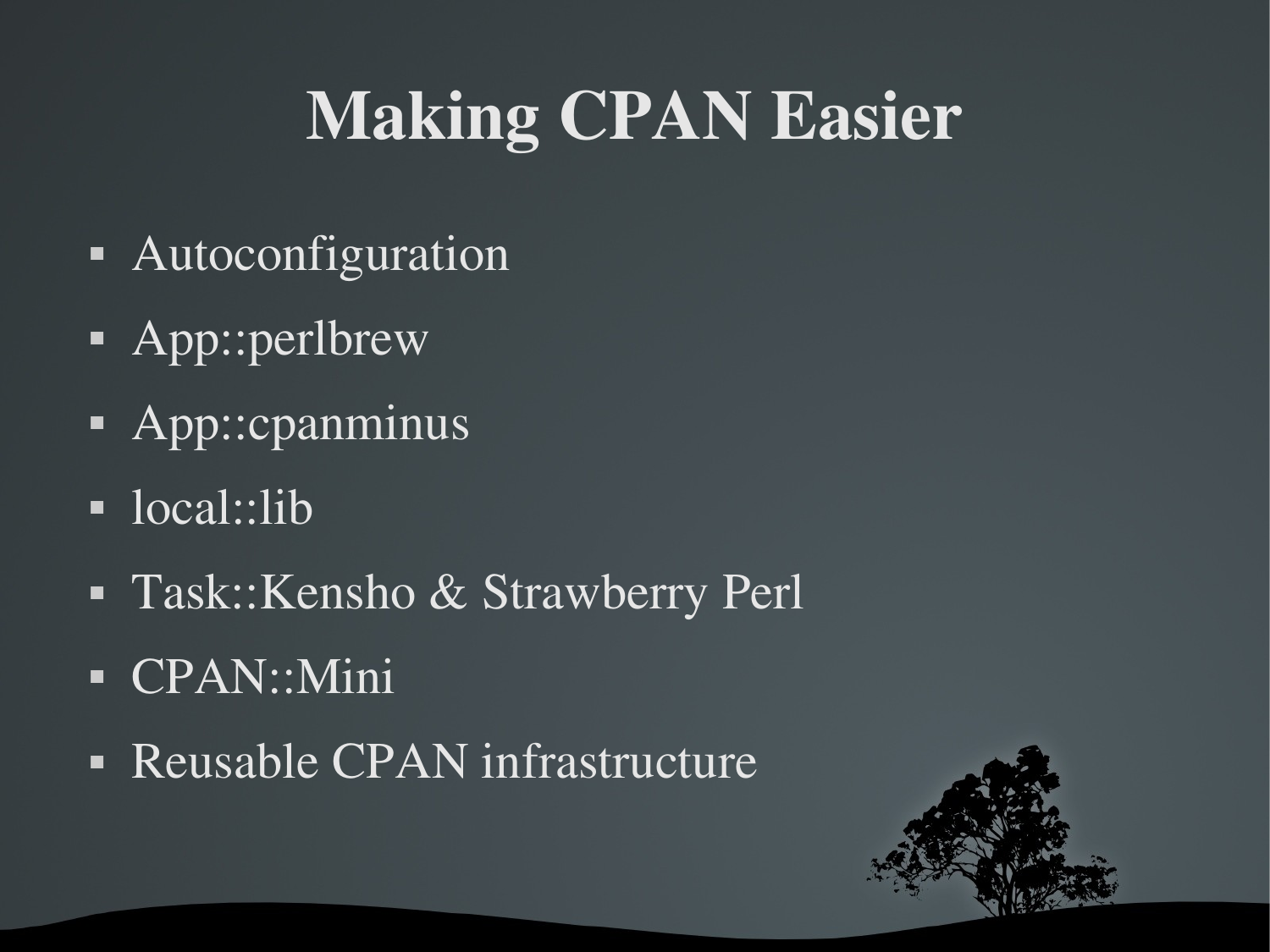# **The Testing Revolution**

• TAP, Test::Builder, Test::\*, CPANTS, Kwalitee, and you.

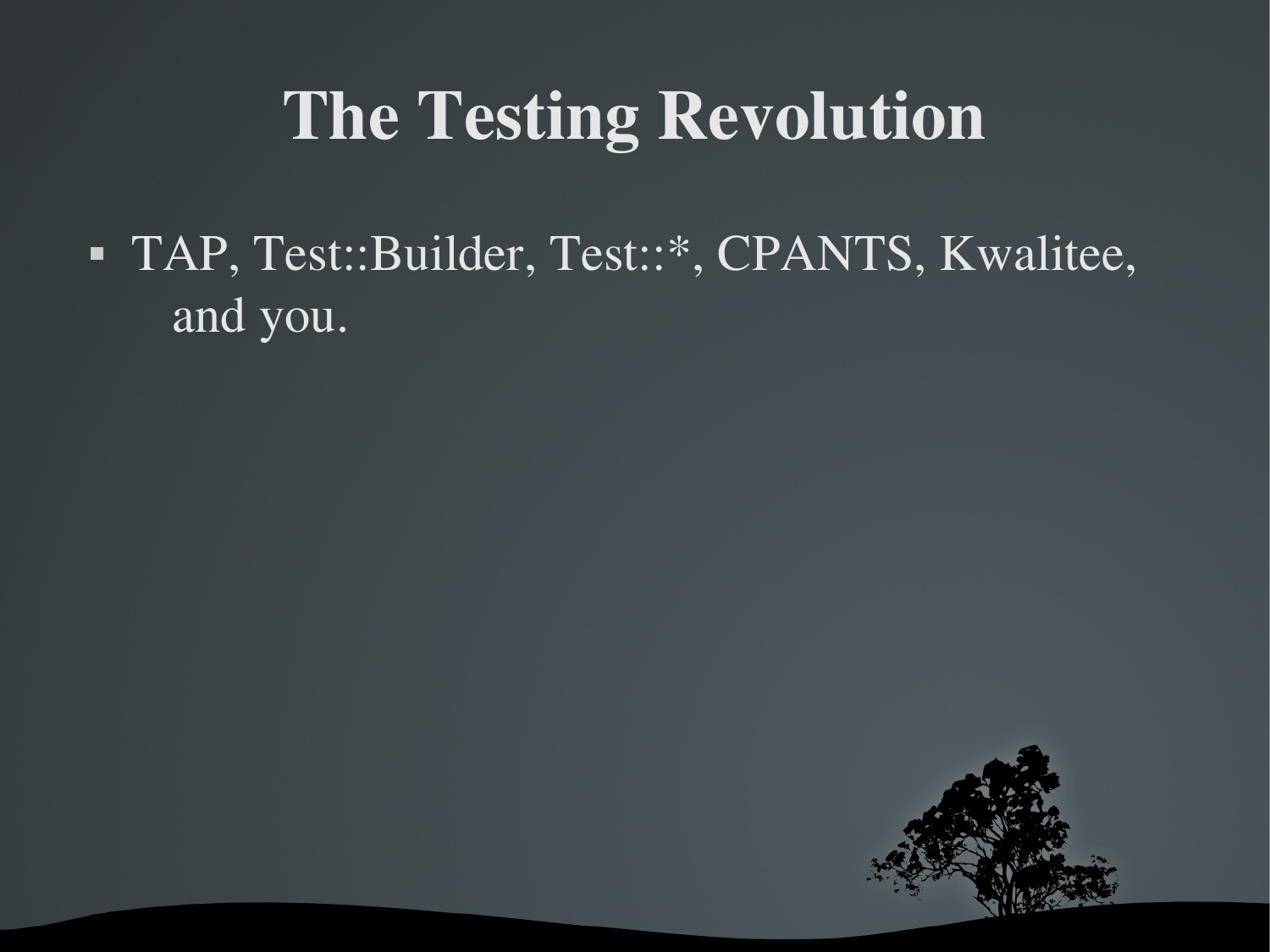# Moose

Cheerful thievery and syncretism.

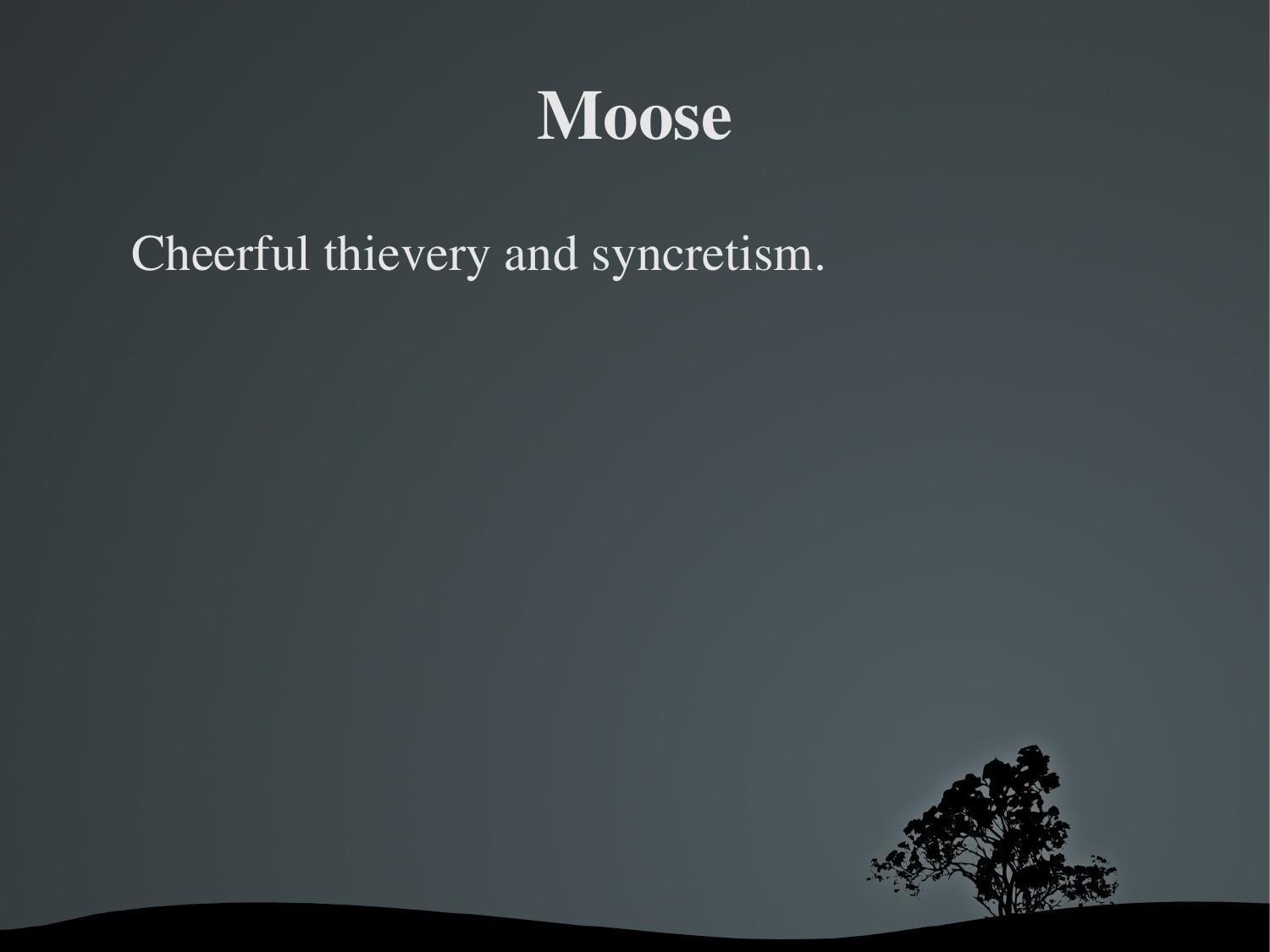# Moose Attributes

```
package Point
{
     use Moose;
     has 'x', is => 'rw', isa => 'Int';
     has 'y', is => 'rw', isa => 'Int';
}
```
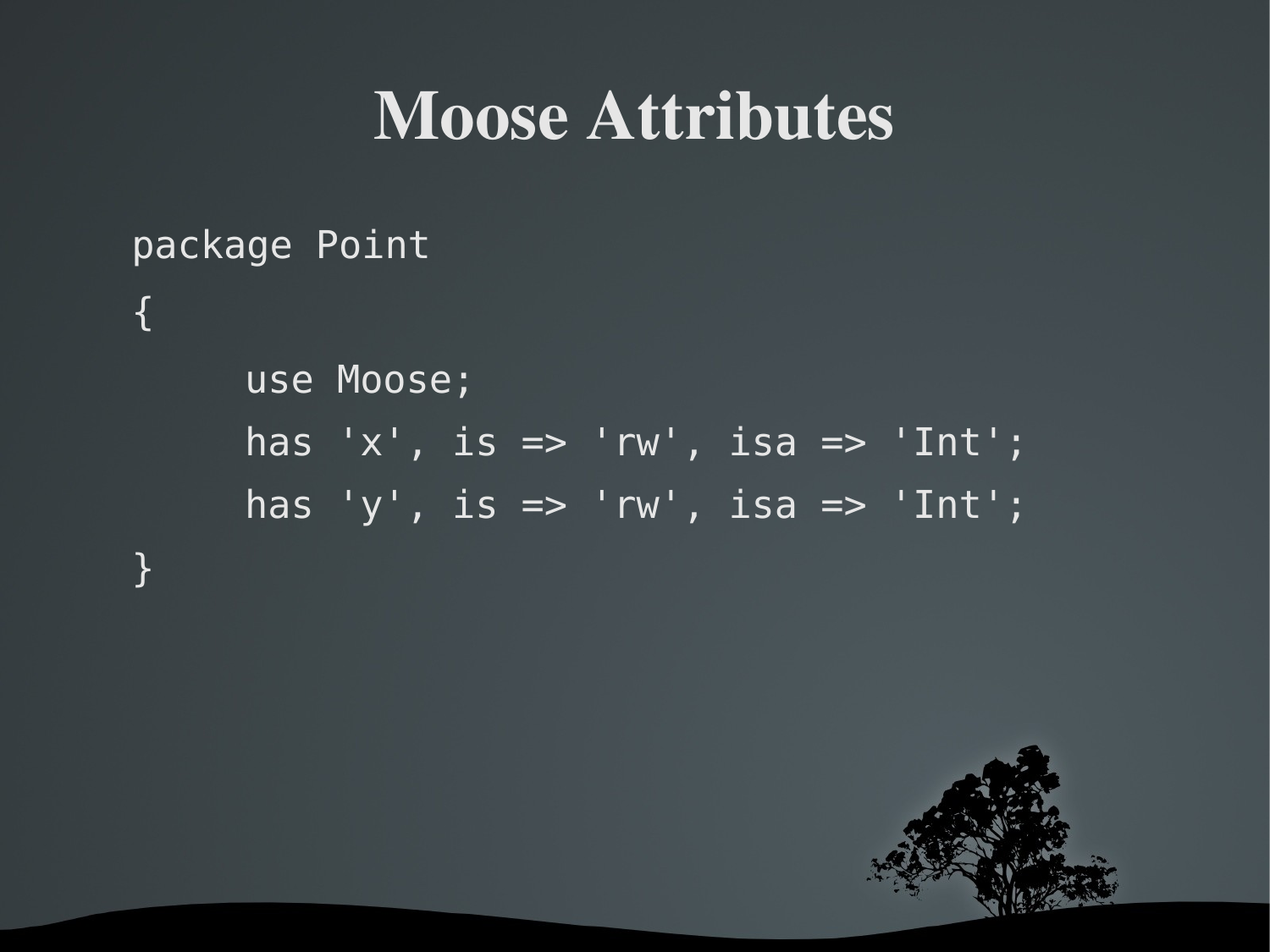# Moose Subclassing

```
package Point::3D
{
     use Moose;
     extends 'Point';
     has 'z', is => 'rw', isa => 'Int';
     after 'clear' => sub {
           my $self = shift;$self->z(0);};
```
}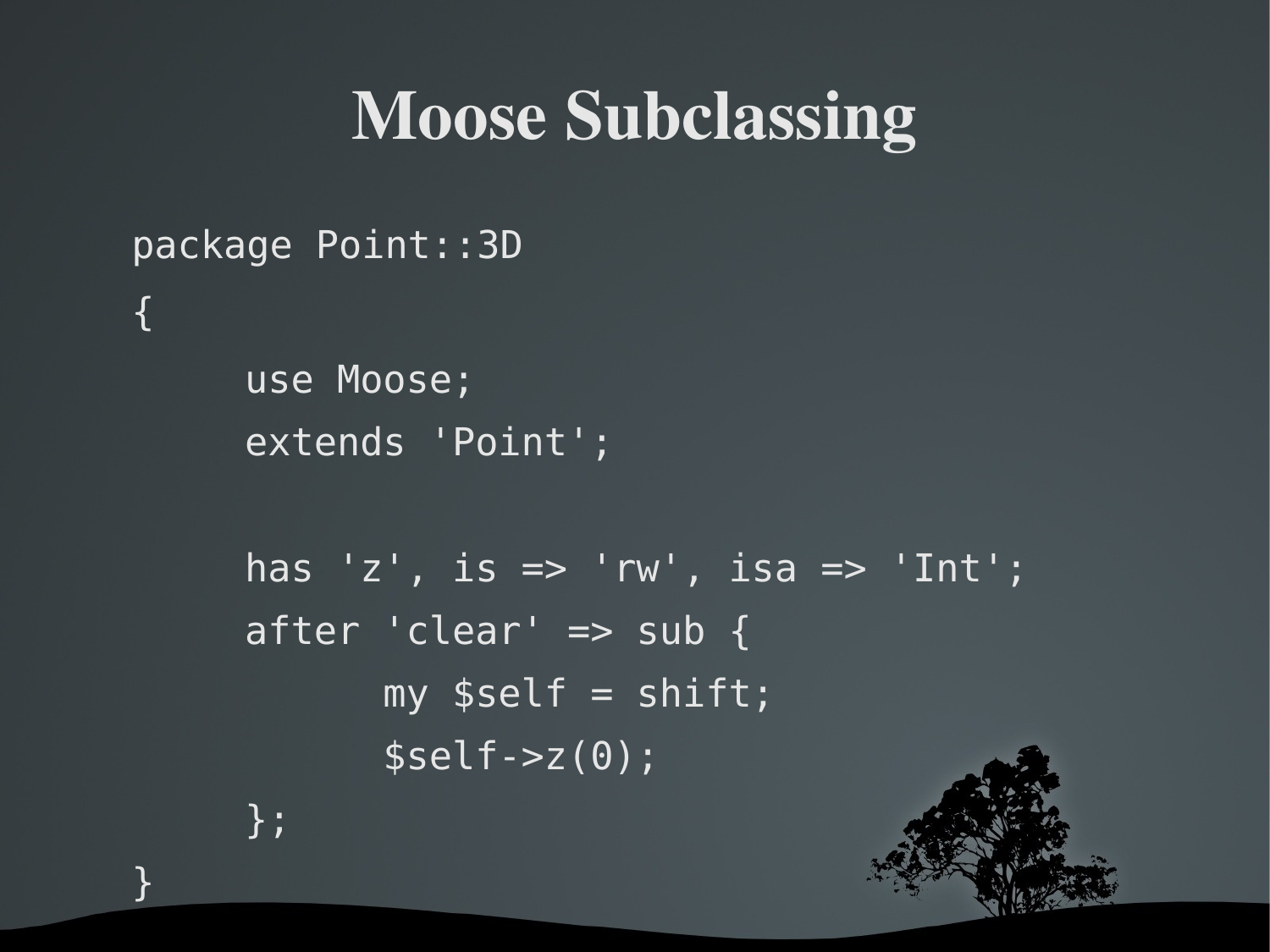# Moose Advice

Calling named methods Before, After, and Around pre-existing methods.

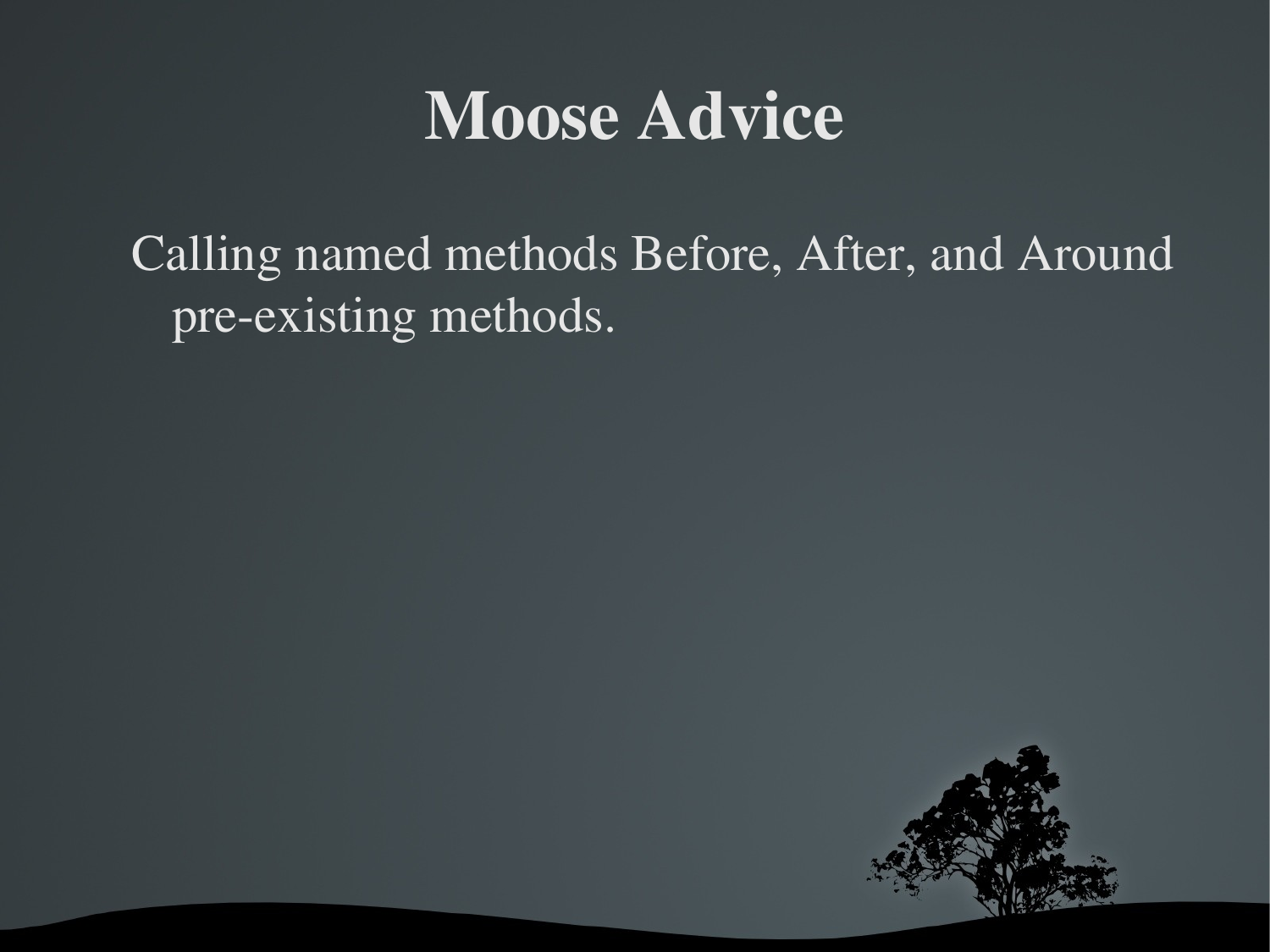# Moose Roles

Composable units of object behavior. package Breakable use Moose::Role; has 'is broken', is => 'rw',  $isa \Rightarrow 'Bool';$ package Breakable; is == 'n die volgens van die volgens van die volgens van die volgens van die volgens van die volgens van die v isa => 'Bool',

> package Toy; use Moose; with 'Breakable';

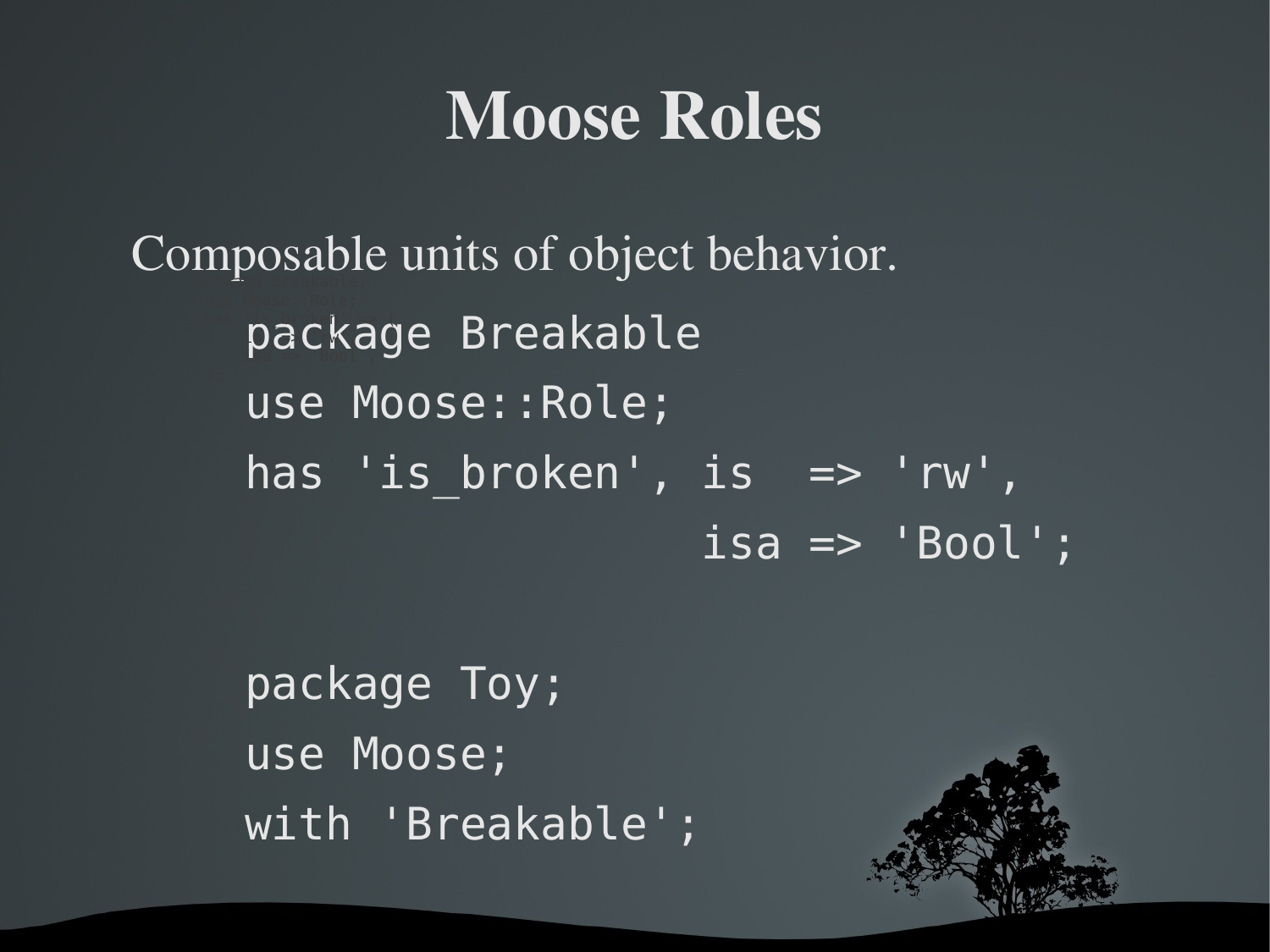# Moose and the MOP

A well-designed API for building powerful, useful, extensible object systems.

See MooseX::\*

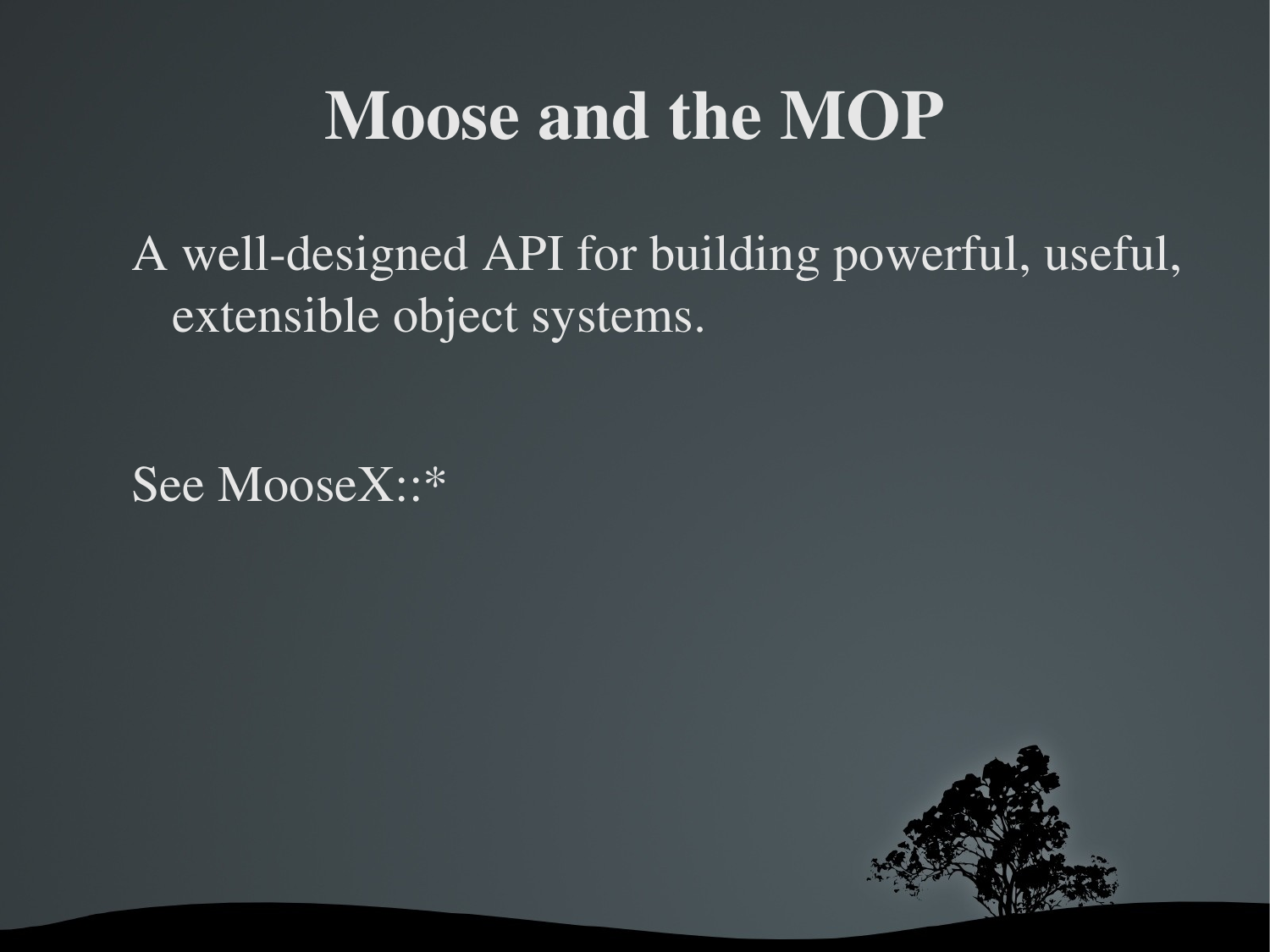# Try::Tiny

try { die "foo" } catch { warn "caught error: \$\_" };

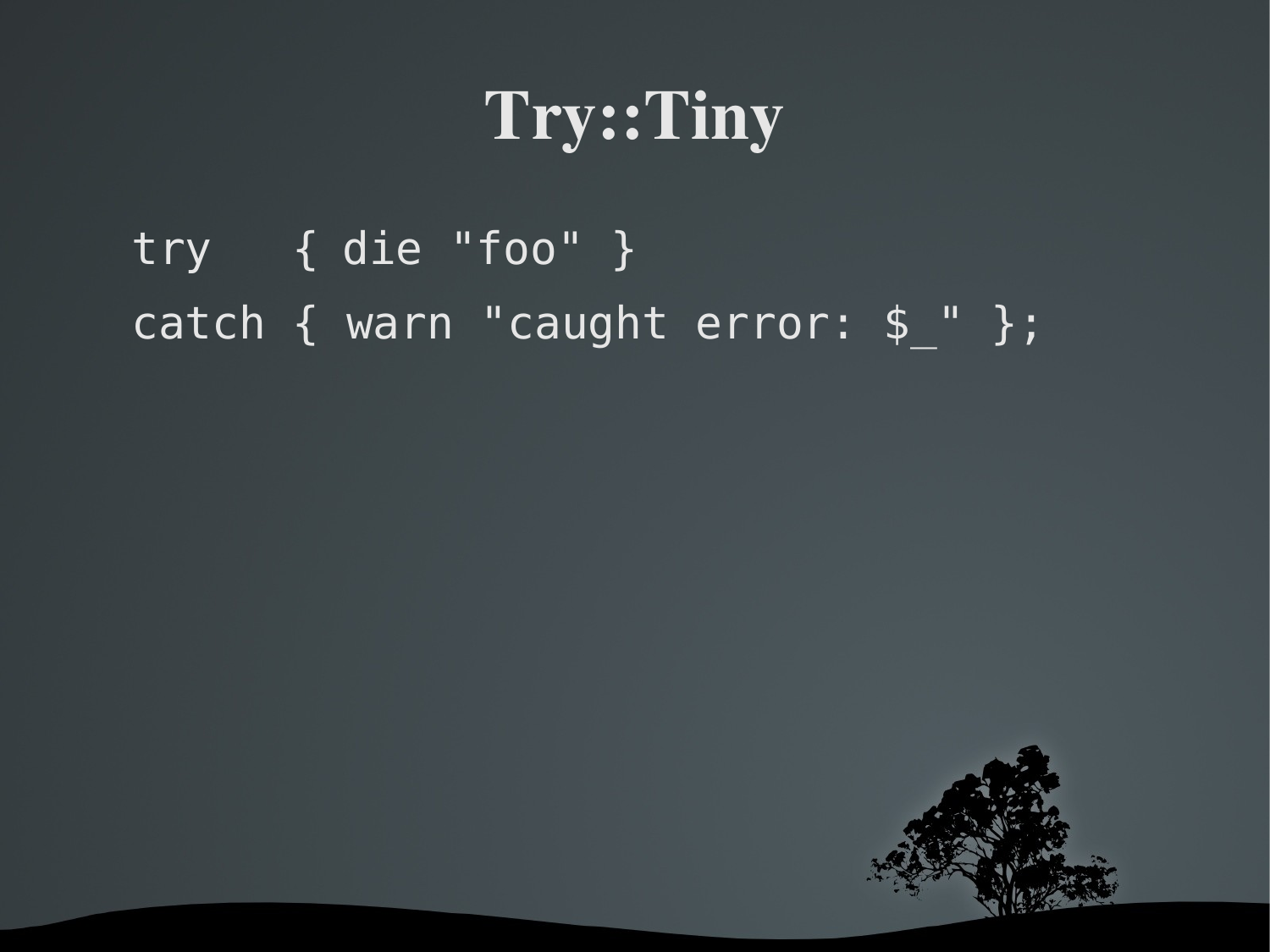# DBIx::Class

#### ORM built around Schemas, ResultSets, and Rows.

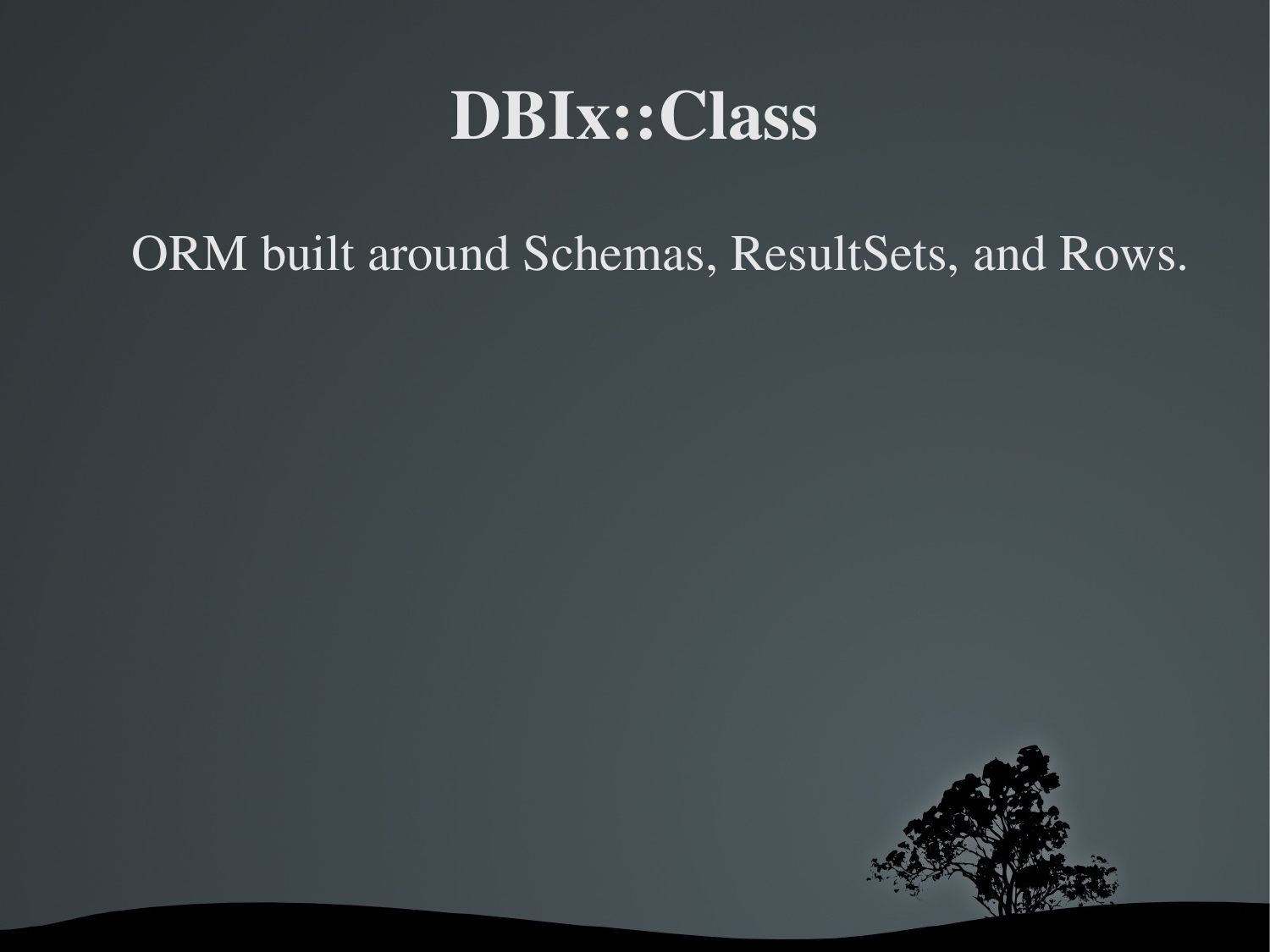# A Thousand More Flowers Bloom

Consensus of ecosystem, not solely syntax or mechanism.